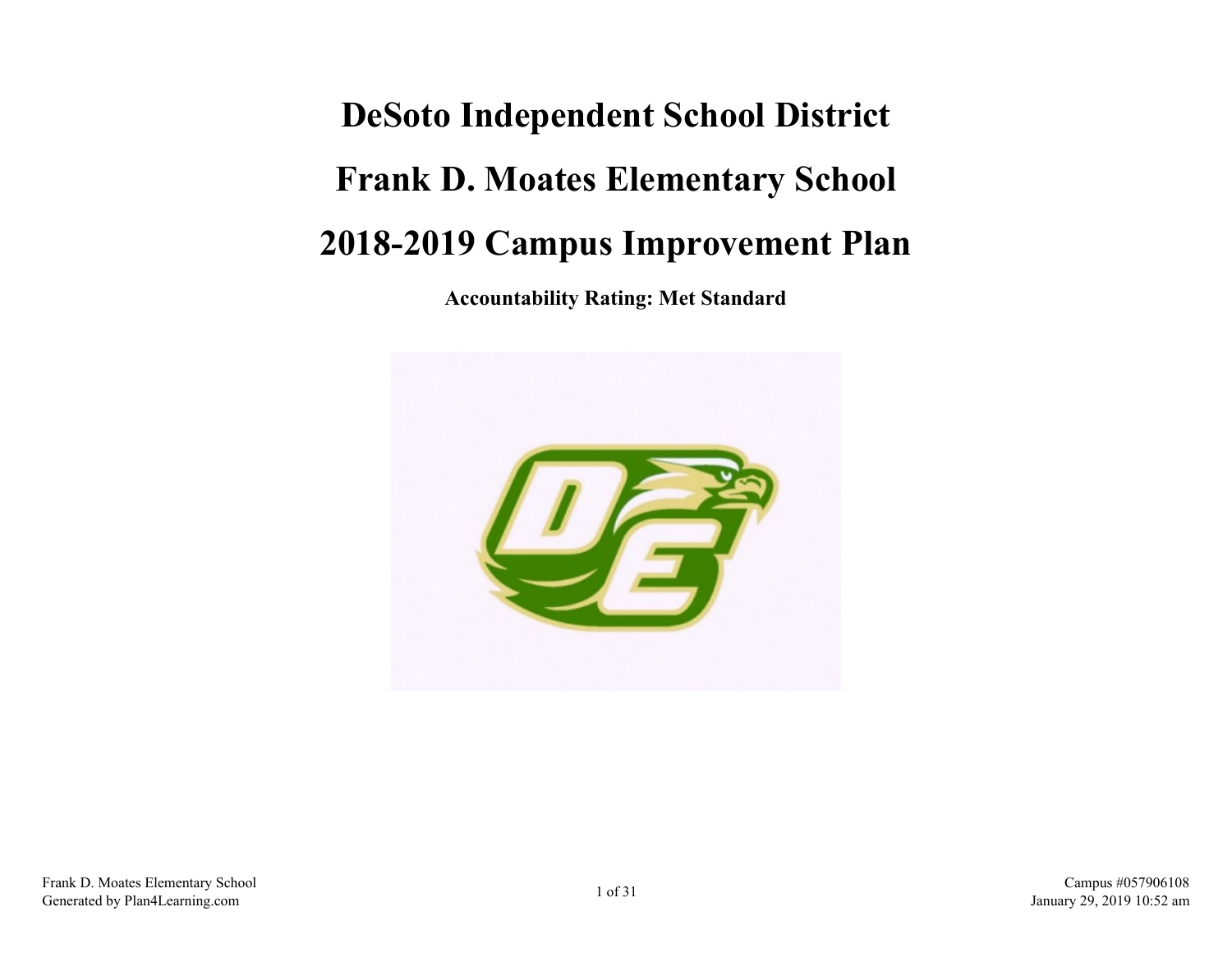# **Table of Contents**

| Comprehensive Needs Assessment (and the contract of the contract of the contract of the contract of the contract of the contract of the contract of the contract of the contract of the contract of the contract of the contra |  |
|--------------------------------------------------------------------------------------------------------------------------------------------------------------------------------------------------------------------------------|--|
|                                                                                                                                                                                                                                |  |
|                                                                                                                                                                                                                                |  |
|                                                                                                                                                                                                                                |  |
|                                                                                                                                                                                                                                |  |
|                                                                                                                                                                                                                                |  |
|                                                                                                                                                                                                                                |  |
|                                                                                                                                                                                                                                |  |
|                                                                                                                                                                                                                                |  |
|                                                                                                                                                                                                                                |  |
|                                                                                                                                                                                                                                |  |
|                                                                                                                                                                                                                                |  |
| Goal 3: Create a technology-enriched school district that transforms the delivery of instruction and prepares students for the competitive workplace. 19                                                                       |  |
|                                                                                                                                                                                                                                |  |
|                                                                                                                                                                                                                                |  |
|                                                                                                                                                                                                                                |  |
|                                                                                                                                                                                                                                |  |
|                                                                                                                                                                                                                                |  |
|                                                                                                                                                                                                                                |  |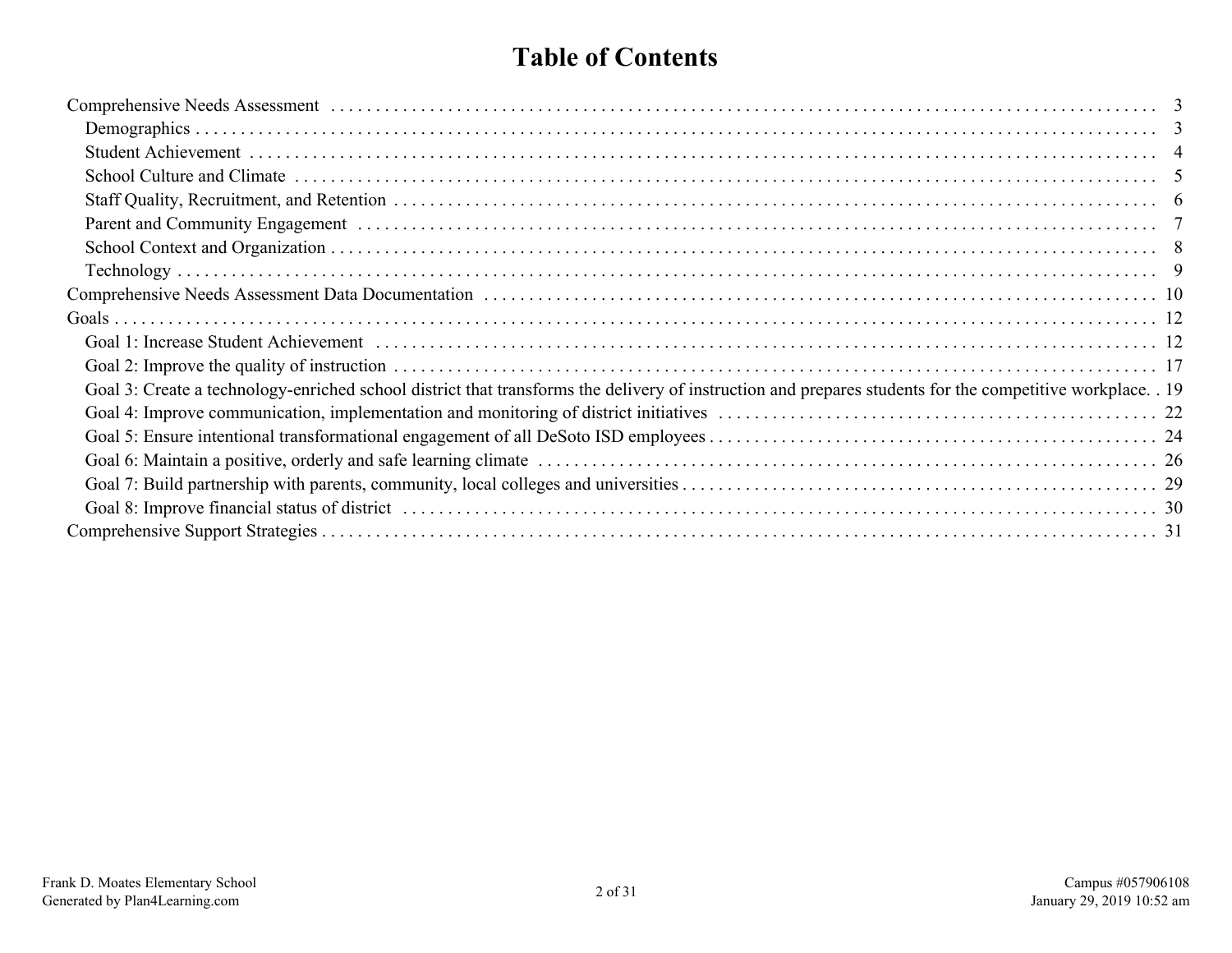# **Comprehensive Needs Assessment**

# <span id="page-2-0"></span>**Demographics**

### **Demographics Summary**

Student makeup for Moates according to the 2017-18 school year is approximately 50.9% African American, 42.6% Hispanic, and 6.5% other races. 82.2% of Moates' population is classified as Economically Disadvantaged while 29.6% are classified as English Language Learners. Mobility rate is currently 23.0% which is equal to the district and much higher than state averages. Class sizes in almost every grade level are higher than district and state averages.

### **Demographics Strengths**

Talk about reading interventionist successes.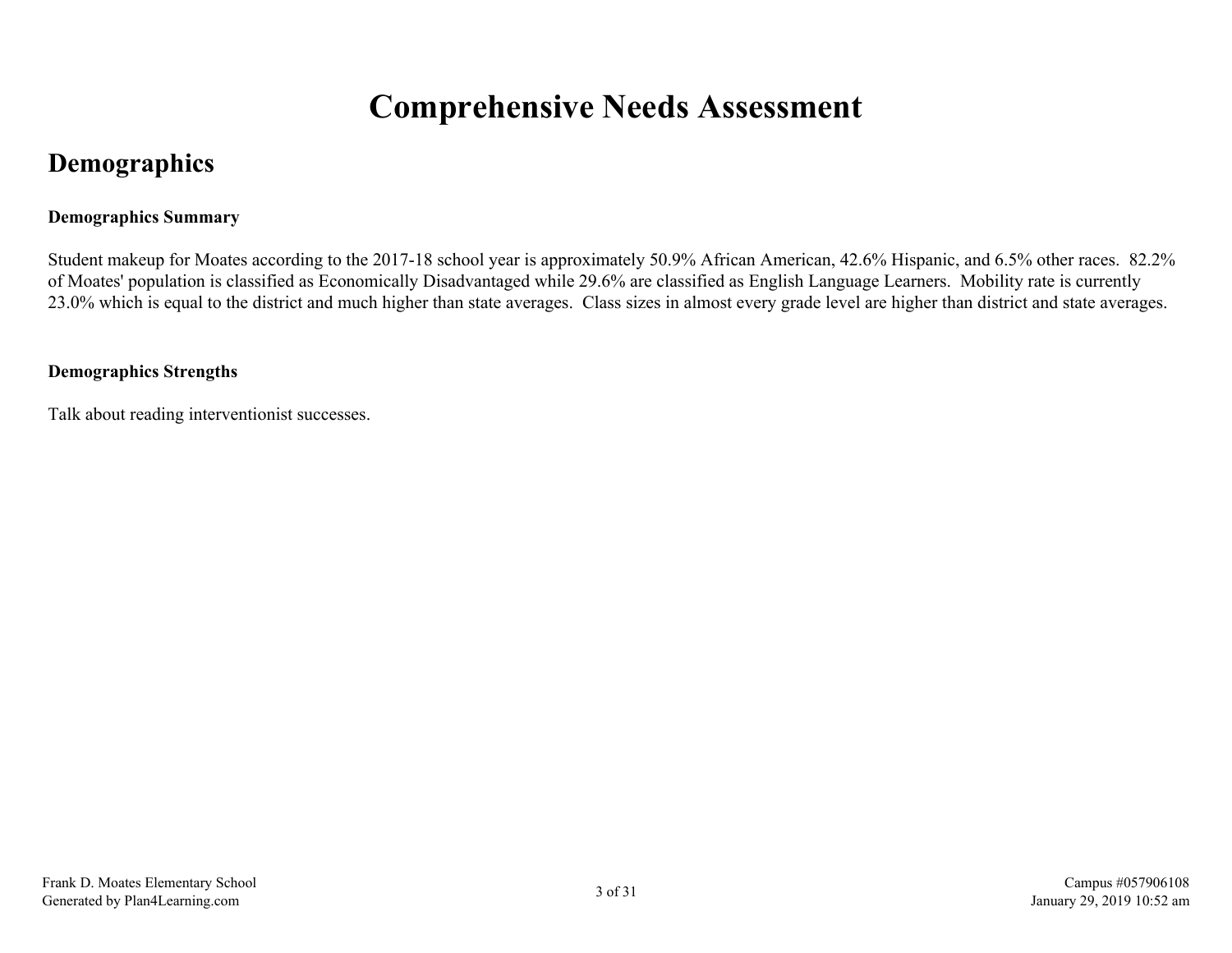### <span id="page-3-0"></span>**Student Achievement**

#### **Student Achievement Summary**

STAAR Performance 2017-2018 School Year (Approaches, Meets, Masters)

| Grade 3 Reading | 60% | 25%    | 12% |
|-----------------|-----|--------|-----|
| Grade 3 Math    | 71% | $41\%$ | 16% |
| Grade 4 Reading | 62% | 37%    | 17% |
| Grade 4 Math    | 66% | 40%    | 20% |
| Grade 4 Writing | 51% | 25%    | 10% |
| Grade 5 Reading | 73% | 36%    | 13% |
| Grade 5 Math    | 84% | 34%    | 13% |
| Grade 5 Science | 49% | 13%    | 3%  |

### **Student Achievement Strengths**

STAAR results in the area for grades 3 and 5 are relative strengths for the campus.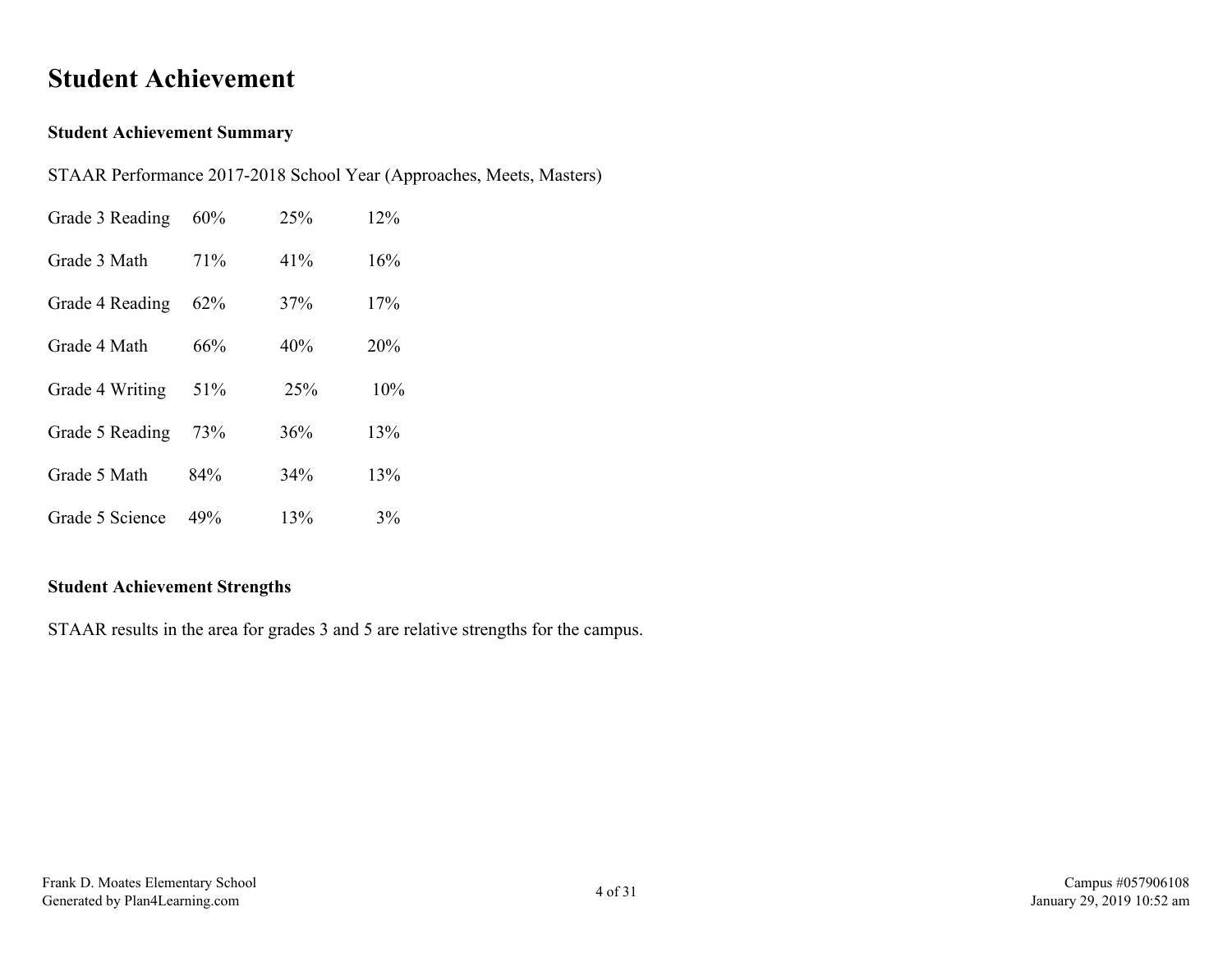# <span id="page-4-0"></span>**School Culture and Climate**

#### **School Culture and Climate Summary**

Students and parents relate Moates as a positive, nuturing environment. Character Counts lessons are used to teach behavior objectives.

#### **School Culture and Climate Strengths**

The counselor has implemented small groups to address individual behavior issues. PBIS initiatives are in place to address behavioral issues.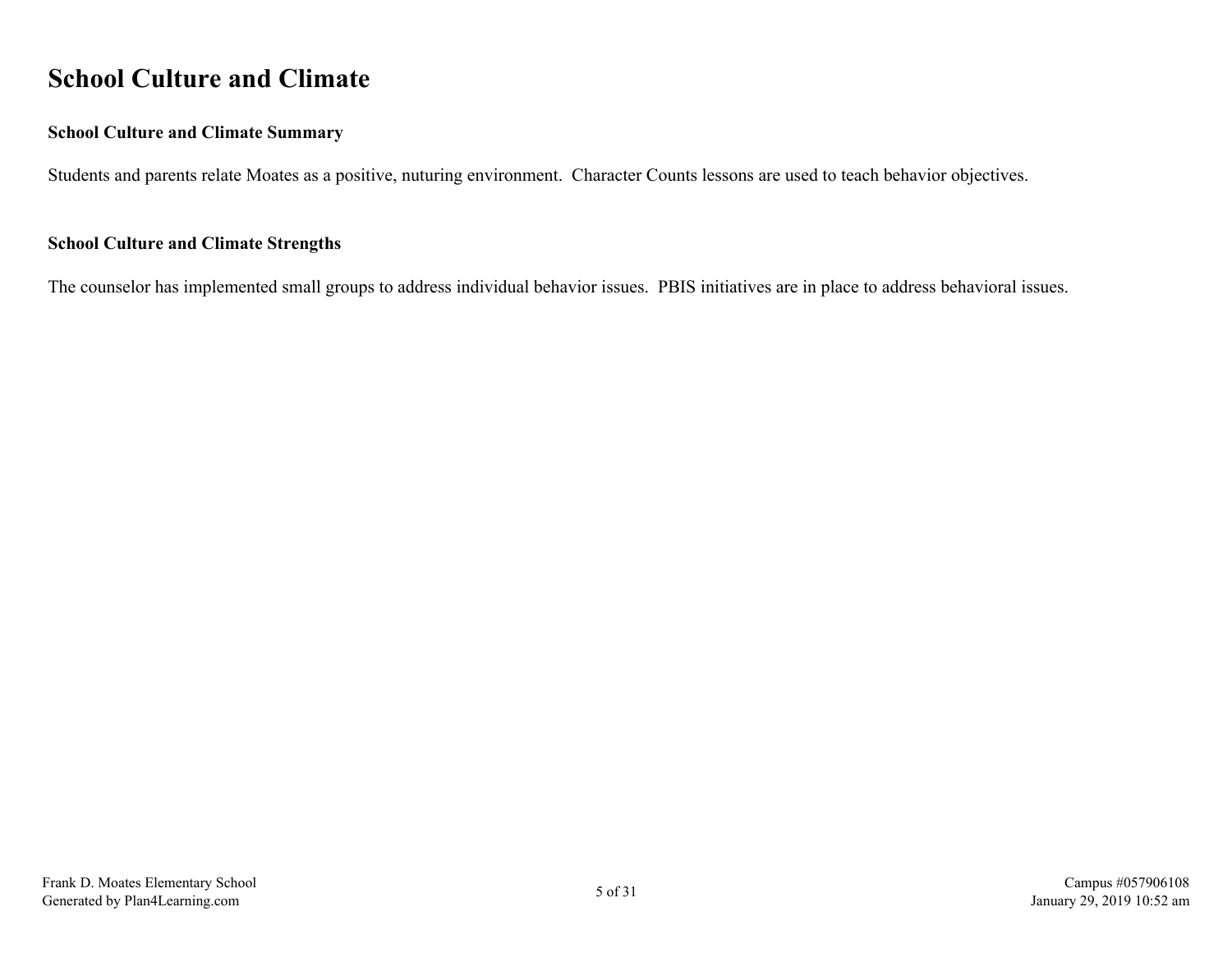# <span id="page-5-0"></span>**Staff Quality, Recruitment, and Retention**

#### **Staff Quality, Recruitment, and Retention Summary**

Moates currently has the highest staff retention rate and highest teacher experience rate in DeSoto ISD.

#### **Staff Quality, Recruitment, and Retention Strengths**

All teachers and instructional professionals are classified as "Highly Qualified" according to federal guidelines. Strengths of high quailty teachers are shared through team meetings, staff meetings, and campus and district professional developments.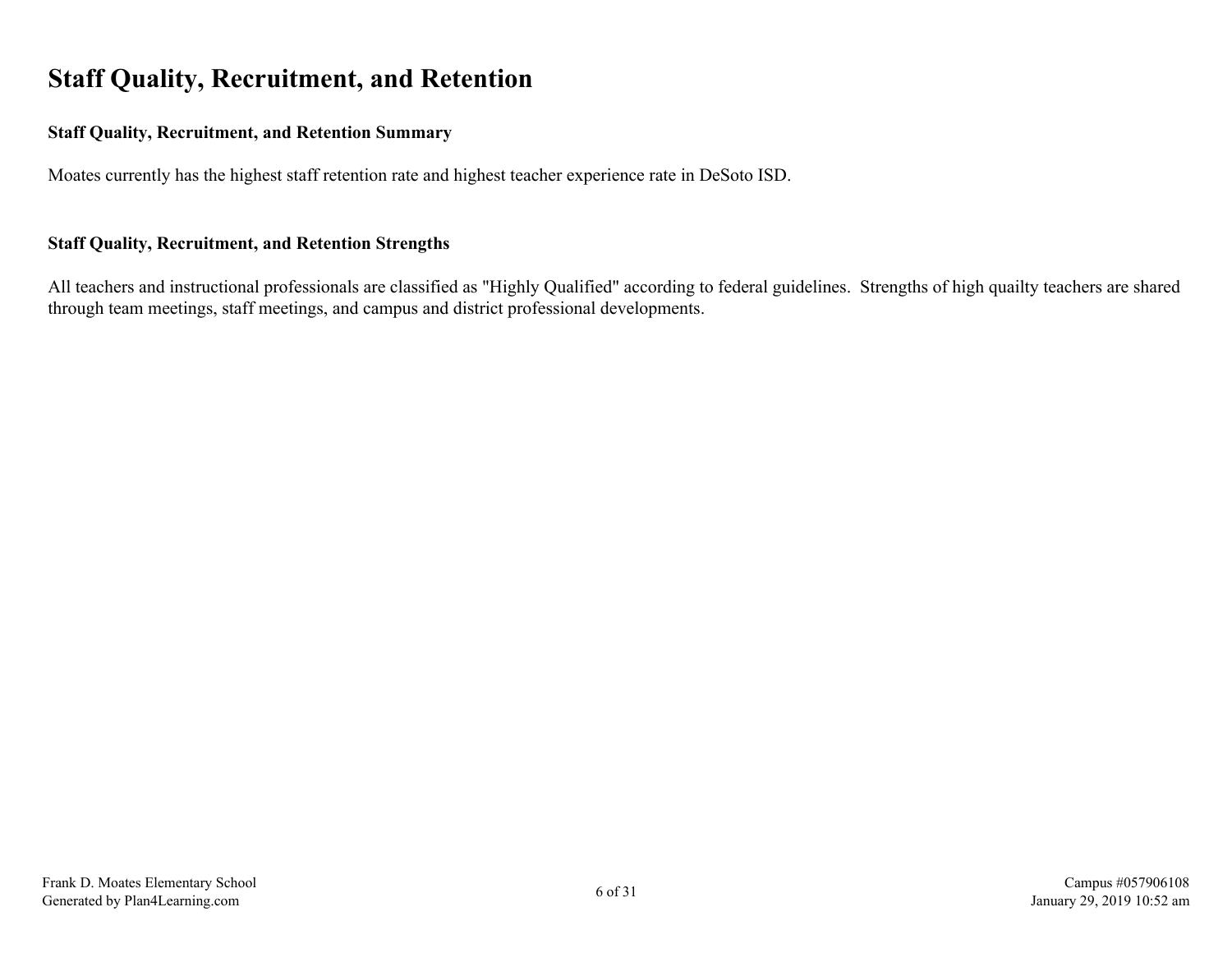# <span id="page-6-0"></span>**Parent and Community Engagement**

### **Parent and Community Engagement Summary**

The PTA has increased growth compared to last year. Parents ans students participated in the annual DeSoto Homecoming Parade and Holiday Parade. The DeSoto Fine Arts Showcase was well attended. Moates also hosts a Talent Show in May.

#### **Parent and Community Engagement Strengths**

Moates has a variety of family programs including Curriculum nights as well as special programs such as an annual Black History Program and Cinco de Mayo program.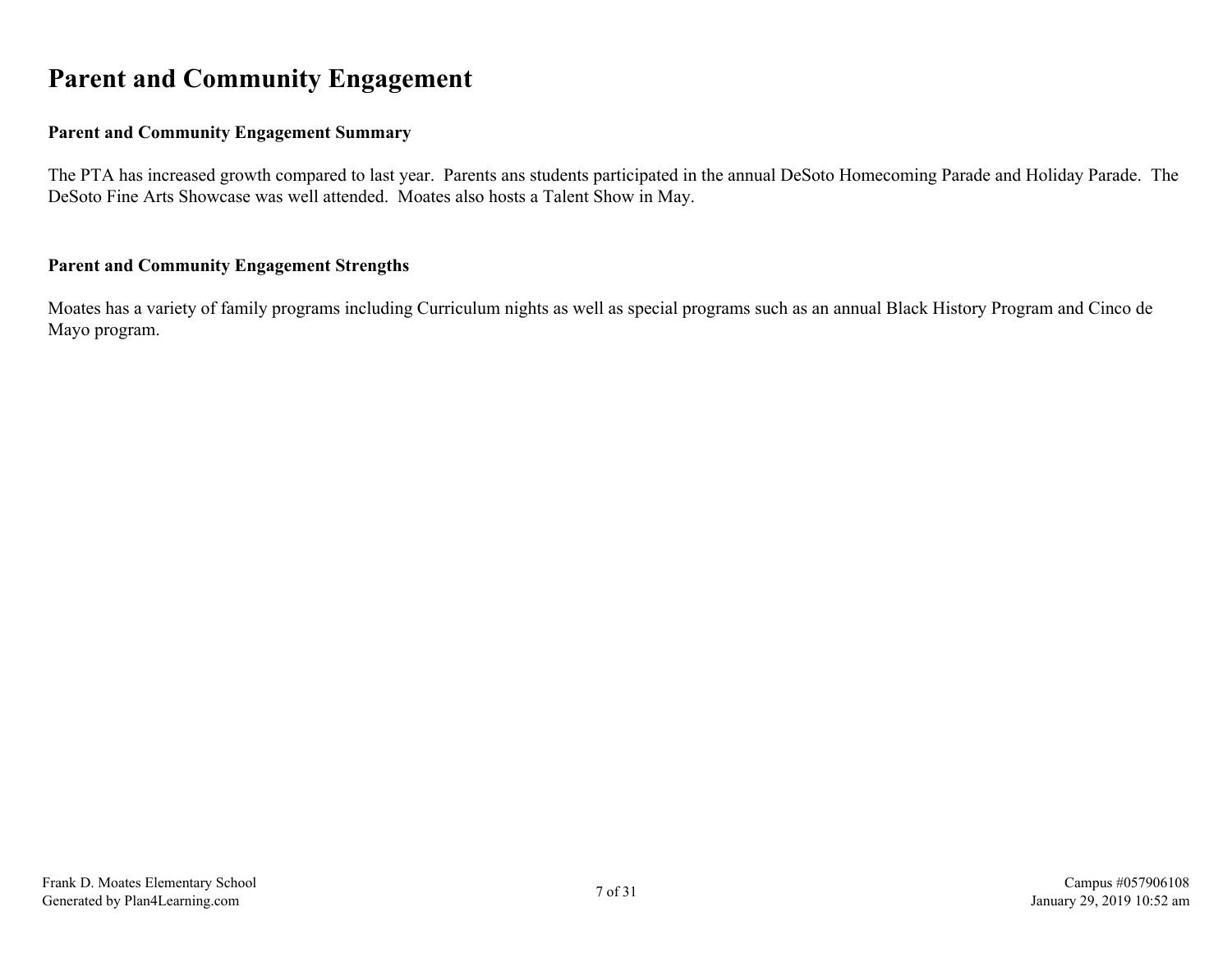# <span id="page-7-0"></span>**School Context and Organization**

### **School Context and Organization Summary**

School progress is analyzed through the TAIS process and reflected through the development of goals in the Campus Improvement Plan.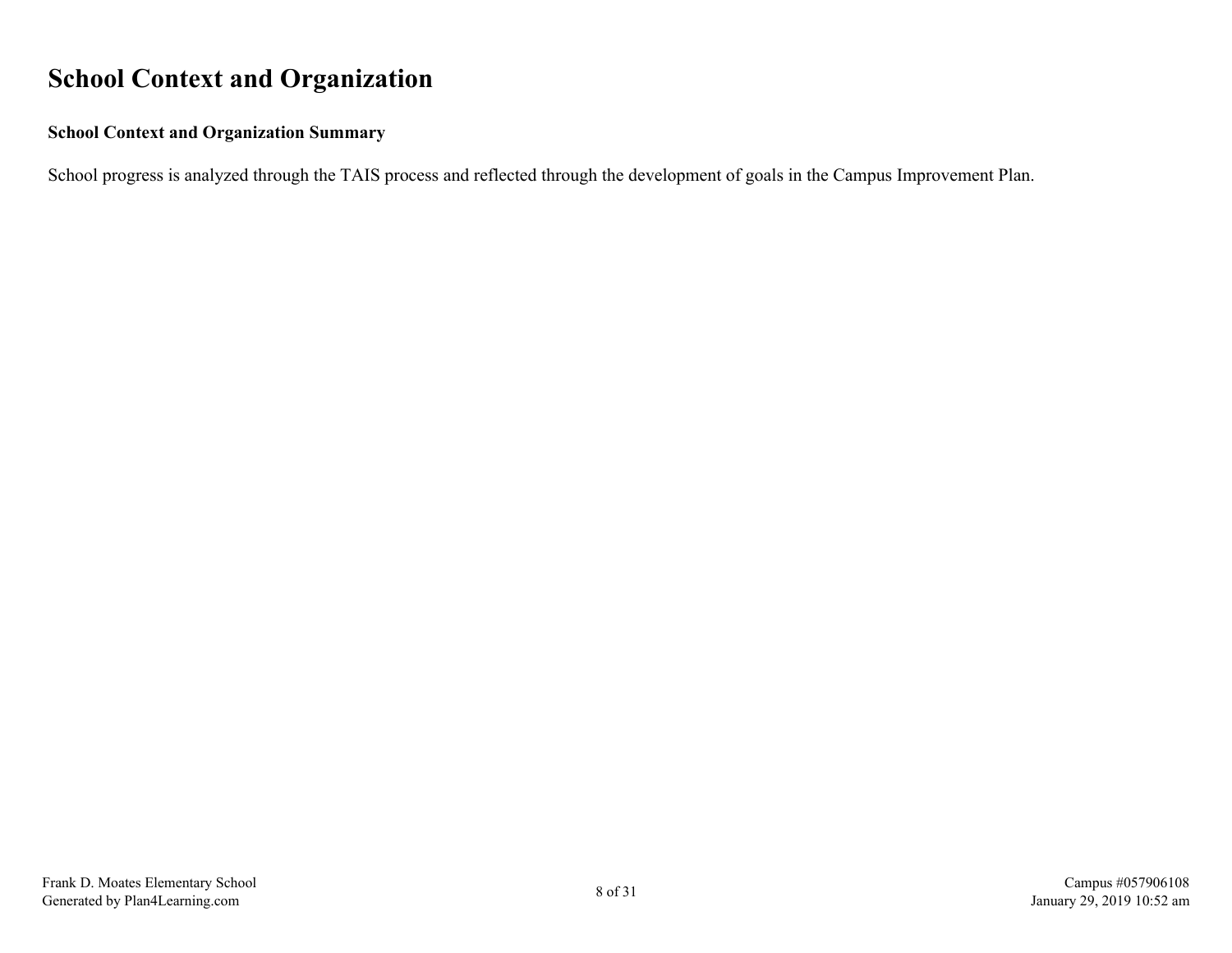# <span id="page-8-0"></span>**Technology**

### **Technology Summary**

Frank Moates currently has 2 operational computer labs as well as 2 Chromebook carts. Teacher computers as well as student computers are in classrooms as well as 3 or 4 Chromebooks per classroom for instructional use. All grade level classrooms have Promethean SMART boards or Boxlights for classroom use. Special education currently possesses 10 iPads for use by students.

### **Technology Strengths**

Frank Moates has a strong technology infrastructure.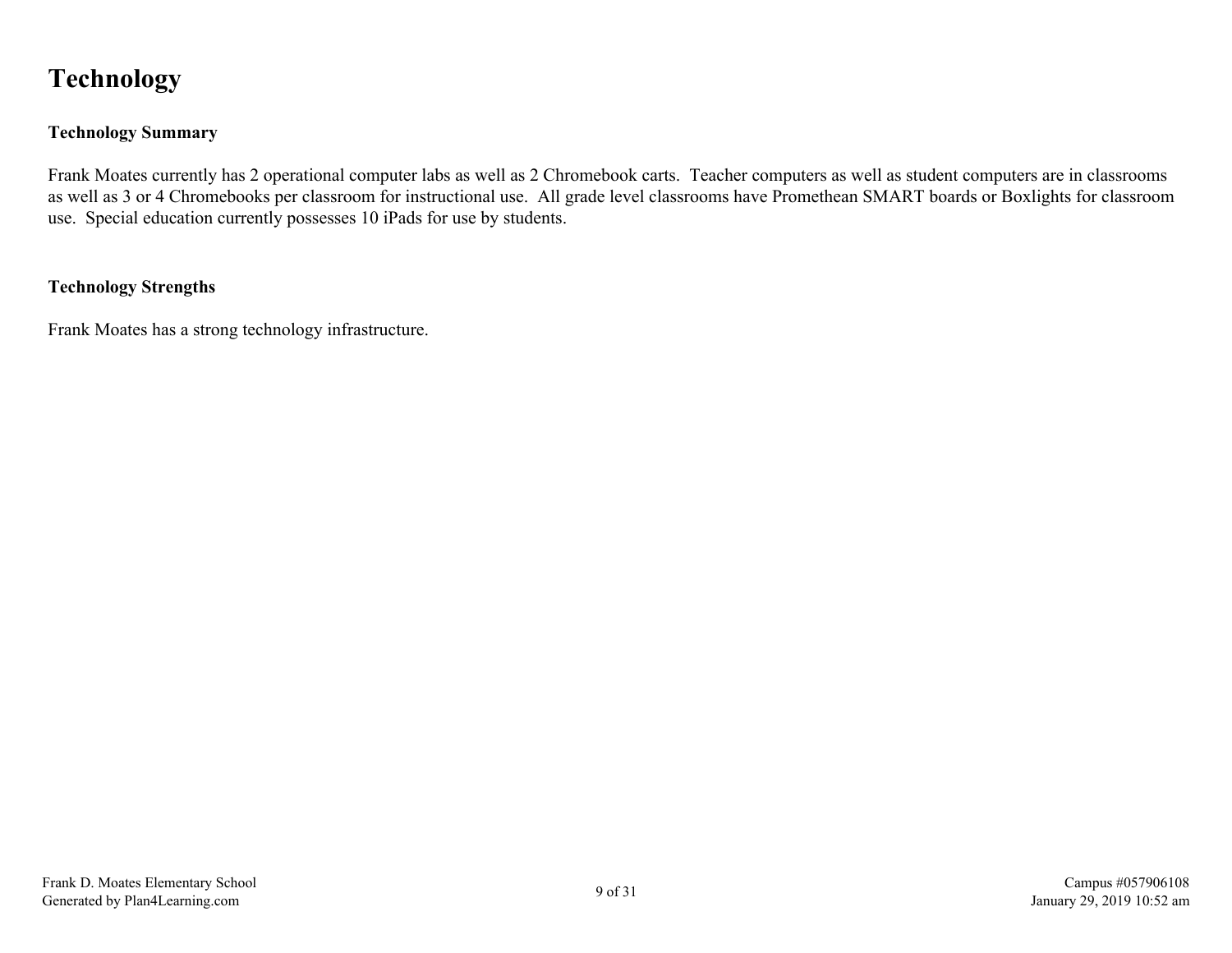# **Comprehensive Needs Assessment Data Documentation**

<span id="page-9-0"></span>The following data were used to verify the comprehensive needs assessment analysis:

### **Improvement Planning Data**

- District goals
- Campus goals
- Current and/or prior year(s) campus and/or district improvement plans
- State and federal planning requirements

### **Accountability Data**

- Domain 1 Student Achievement
- Domain 2 Student Progress
- Domain 3 Closing the Gaps
- System Safeguards and Texas Accountability Intervention System (TAIS) data
- PBMAS data

### **Student Data: Assessments**

- State of Texas Assessments of Academic Readiness (STAAR) current and longitudinal results, including all versions
- STAAR End-of-Course current and longitudinal results, including all versions
- STAAR Released Test Ouestions
- STAAR EL Progress Measure data
- Texas English Language Proficiency Assessment System (TELPAS) results
- Texas Primary Reading Inventory (TPRI), Tejas LEE, or other alternate early reading assessment results
- Student Success Initiative (SSI) data for Grades 5 and 8
- SSI: Istation Indicators of Progress (ISIP) accelerated reading assessment data for Grades 3-5 (TEA approved statewide license)
- SSI: Think Through Math assessment data for Grades 3-8 and Algebra I (TEA approved statewide license)

### **Student Data: Student Groups**

- Race and ethnicity data, including number of students, academic achievement, discipline, attendance, and rates of progress for each group
- Special Programs data, including number of students, academic achievement, discipline, attendance, and rates of progress for each student group
- Economically Disadvantaged / Non-economically disadvantaged performance, progress, and participation data,
- Special education population, including performance, discipline, progress, and participation data
- At-Risk population, including performance, progress, discipline, attendance, and mobility
- EL or LEP data, including academic achievement, progress, support and accommodation needs, race, ethnicity, gender, etc.
- Section 504 data

### **Student Data: Behavior and Other Indicators**

Frank D. Moates Elementary School Frank D. Moates Elementary School Campus #057906108 Campus #057906108 Campus #057906108 Campus #057906108 Campus #057906108 Campus #057906108 Campus #057906108 Campus #057906108 Campus #057906108 Campus #057906108 Campus #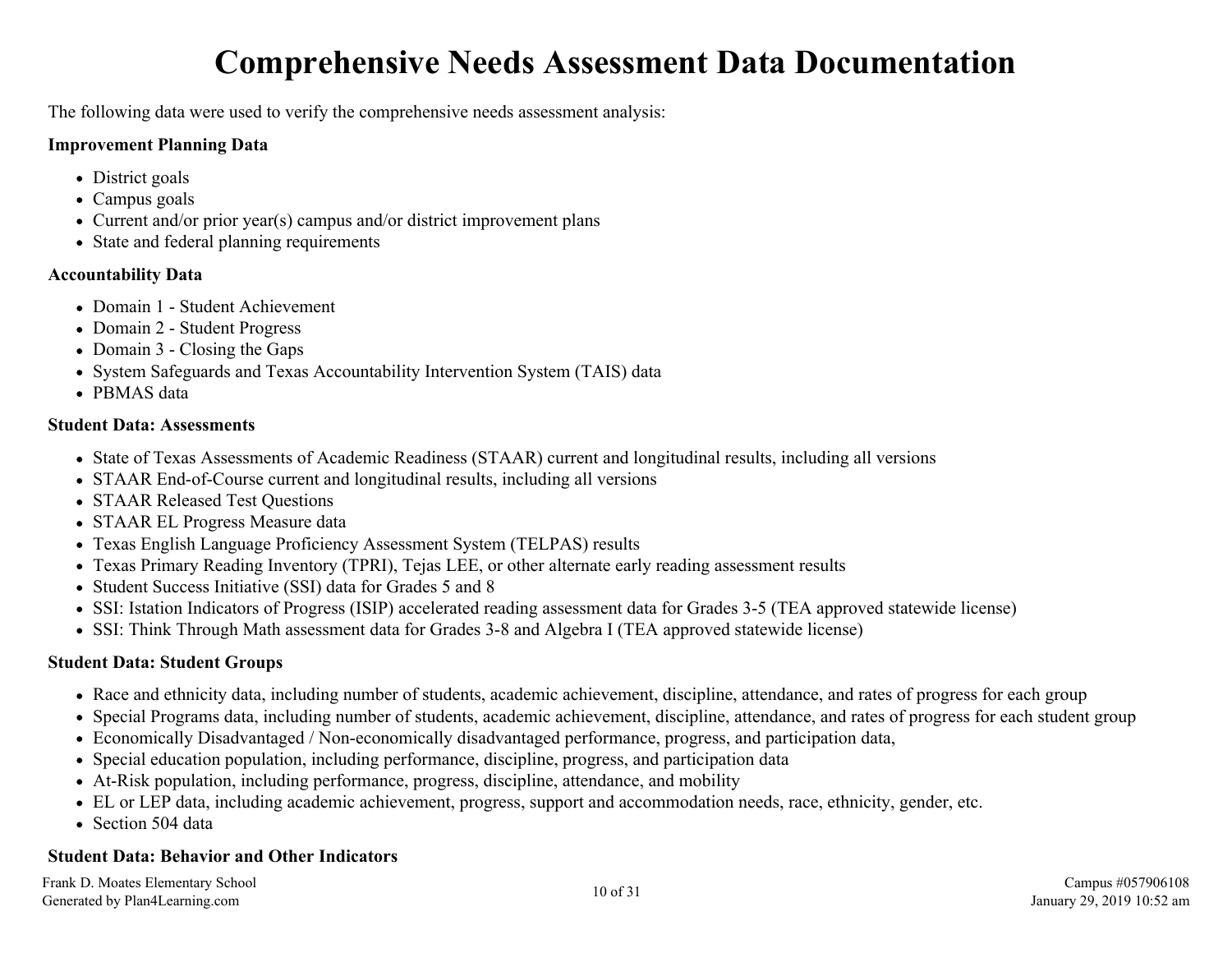- Mobility rate, including longitudinal data
- Discipline records

### **Employee Data**

- Staff surveys and/or other feedback
- State certified and high quality staff data
- Teacher/Student Ratio
- Campus department and/or faculty meeting discussions and data
- Professional development needs assessment data

### **Parent/Community Data**

• Parent Involvement Rate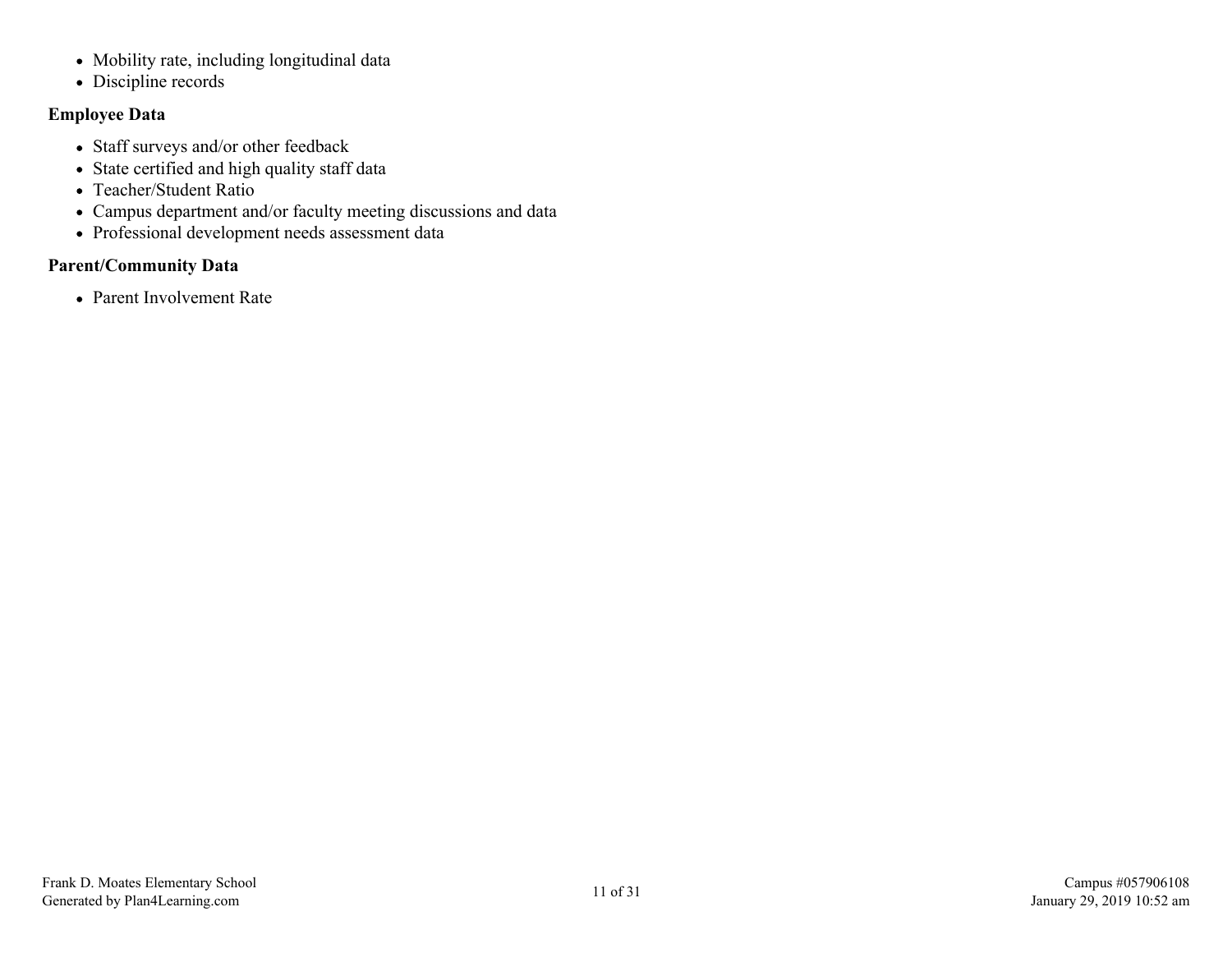# **Goals**

### <span id="page-11-0"></span>**Goal 1: Increase Student Achievement**

**Performance Objective 1:** Improve academic progress in science for all students.

**Evaluation Data Source(s) 1:** Science scores for all students will reflect 80% at Phase in Level 2

|                                                                                           |                                                 |                                                       |                  |     | <b>Reviews</b> |                  |
|-------------------------------------------------------------------------------------------|-------------------------------------------------|-------------------------------------------------------|------------------|-----|----------------|------------------|
| <b>Strategy Description</b>                                                               | <b>Monitor</b>                                  | <b>Strategy's Expected Result/Impact</b>              | <b>Formative</b> |     |                | <b>Summative</b> |
|                                                                                           |                                                 |                                                       | Oct <sub>1</sub> | Jan | Mar            | June             |
| <b>Comprehensive Support Strategy</b>                                                     | Administration,                                 | Science instruction will reflect TEKS Resource System |                  |     |                |                  |
| <b>Critical Success Factors</b><br>CSF 1 CSF 2                                            | Instructional<br>Coordinator                    | objectives.                                           |                  |     |                |                  |
| 1) Consistently monitor instruction in science classes.                                   | <b>Funding Sources: 199 - Local - 0.00</b>      |                                                       |                  |     |                |                  |
| <b>Comprehensive Support Strategy</b>                                                     | Administration,                                 | Meeting notes and improved scores                     |                  |     |                |                  |
| <b>Critical Success Factors</b><br>CSF 1 CSF 2 CSF 3                                      | Instructional<br>Coordinator, Teachers          |                                                       |                  |     |                |                  |
| 2) Monitor student assessment results through data meetings.                              | <b>Funding Sources: 199 - Local - 0.00</b>      |                                                       |                  |     |                |                  |
| <b>Comprehensive Support Strategy</b>                                                     | Administration,                                 | Direct observation of sciecne tutoring                |                  |     |                |                  |
| <b>Critical Success Factors</b>                                                           | Teachers                                        |                                                       |                  |     |                |                  |
| CSF 1 CSF 2 CSF 3                                                                         |                                                 |                                                       |                  |     |                |                  |
| 3) Implement mandatory science tutoring in grades 2-5 leading<br>up to state assessments. | Funding Sources: 199 - Local - 0.00             |                                                       |                  |     |                |                  |
| <b>Comprehensive Support Strategy</b>                                                     | Administration,                                 | Measured goals on Targeted Improvement Plan           |                  |     |                |                  |
| <b>Targeted Support Strategy</b>                                                          | lteachers                                       |                                                       |                  |     |                |                  |
| <b>Critical Success Factors</b><br>CSF 1 CSF 2                                            | <b>Funding Sources: 199 - Local - 0.00</b>      |                                                       |                  |     |                |                  |
| 4) Emphasize science vocabulary in all grade levels                                       |                                                 |                                                       |                  |     |                |                  |
| 5) Hold Science Night to build partnerships between students,                             | Administration                                  | Agenda from Science Night                             |                  |     |                |                  |
| parents, and teachers                                                                     | <b>Funding Sources: 211 - Title I - 1000.00</b> |                                                       |                  |     |                |                  |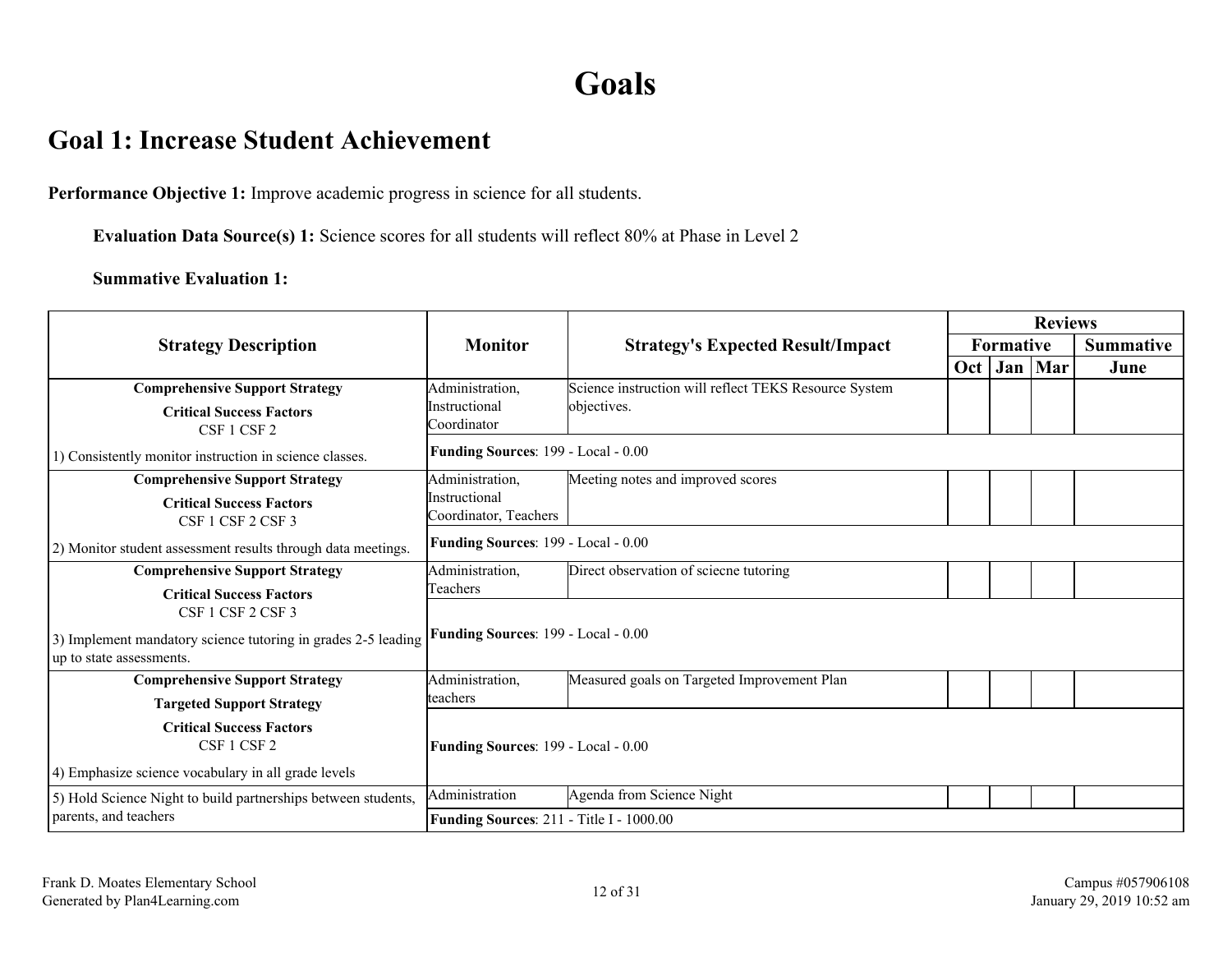| <b>Comprehensive Support Strategy</b>                                                                                                   | Administration,                              | STAAR scores, Lego competition results |  |  |  |  |
|-----------------------------------------------------------------------------------------------------------------------------------------|----------------------------------------------|----------------------------------------|--|--|--|--|
| <b>Targeted Support Strategy</b>                                                                                                        | teachers                                     |                                        |  |  |  |  |
| <b>Critical Success Factors</b><br>CSF <sub>1</sub><br>(6) Purchase and employ Lego Robotic equipment to aid in<br>science instruction. | <b>Funding Sources: 211 - Title I - 0.00</b> |                                        |  |  |  |  |
| <b>Comprehensive Support Strategy</b>                                                                                                   | Administration                               | Purchase orders for field trips        |  |  |  |  |
| <b>Critical Success Factors</b><br>CSF 1                                                                                                |                                              |                                        |  |  |  |  |
| (7) Increase student exposure to science curriculum through<br>field trips.                                                             |                                              |                                        |  |  |  |  |
| 100%<br>0%<br>$=$ Continue/Modify<br>$=$ Accomplished<br>$=$ Discontinue<br>$=$ No Progress                                             |                                              |                                        |  |  |  |  |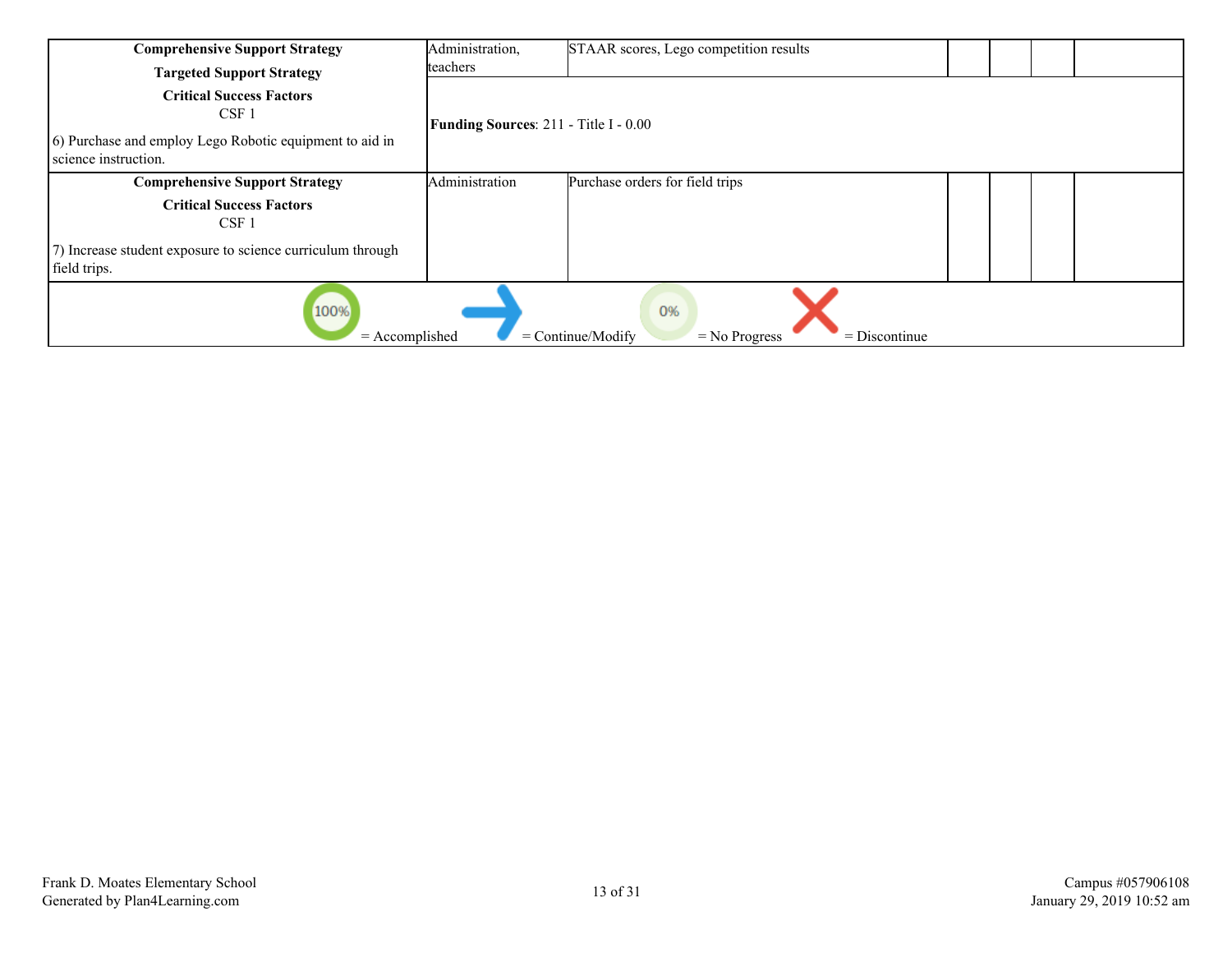**Performance Objective 2:** Improve academic performance in writing, especially among Hispanic and ELL students.

**Evaluation Data Source(s) 2:** Writing scores for all students will reflect 80% at Phase In Level 2

|                                                                                               |                                                           |                                                         |                  |                  | <b>Reviews</b> |                  |
|-----------------------------------------------------------------------------------------------|-----------------------------------------------------------|---------------------------------------------------------|------------------|------------------|----------------|------------------|
| <b>Strategy Description</b>                                                                   | <b>Monitor</b>                                            | <b>Strategy's Expected Result/Impact</b>                |                  | <b>Formative</b> |                | <b>Summative</b> |
|                                                                                               |                                                           |                                                         | Oct <sub>1</sub> |                  | Jan   Mar      | June             |
| 1) Student instruction in process writing and interdisciplinary<br>writing will be emphasized | Administration,<br>Instructional<br>Coordinator, Teachers | Student progess in Index 1 and Index 3 will occur.      |                  |                  |                |                  |
|                                                                                               | Funding Sources: 211 - Title I - 1000.00                  |                                                         |                  |                  |                |                  |
| <b>Comprehensive Support Strategy</b><br><b>Critical Success Factors</b>                      | Teachers and<br>administrators                            | Purchase orders                                         |                  |                  |                |                  |
| $CSF$ 1                                                                                       |                                                           |                                                         |                  |                  |                |                  |
| 2) Purchase additional instructional supplies to facilitate<br>language arts instruction.     | <b>Funding Sources: 211 - Title I - 5000.00</b>           |                                                         |                  |                  |                |                  |
| <b>Comprehensive Support Strategy</b>                                                         | Teachers,                                                 | Sign in logs from classes. Professional development log |                  |                  |                |                  |
| <b>Critical Success Factors</b><br>CSF <sub>1</sub>                                           | <b>Administrators</b>                                     |                                                         |                  |                  |                |                  |
| 3) Increase teacher participation in area of writing through<br>district staff development.   |                                                           |                                                         |                  |                  |                |                  |
| 100%<br>0%<br>$=$ Accomplished<br>$=$ Continue/Modify<br>$=$ Discontinue<br>$=$ No Progress   |                                                           |                                                         |                  |                  |                |                  |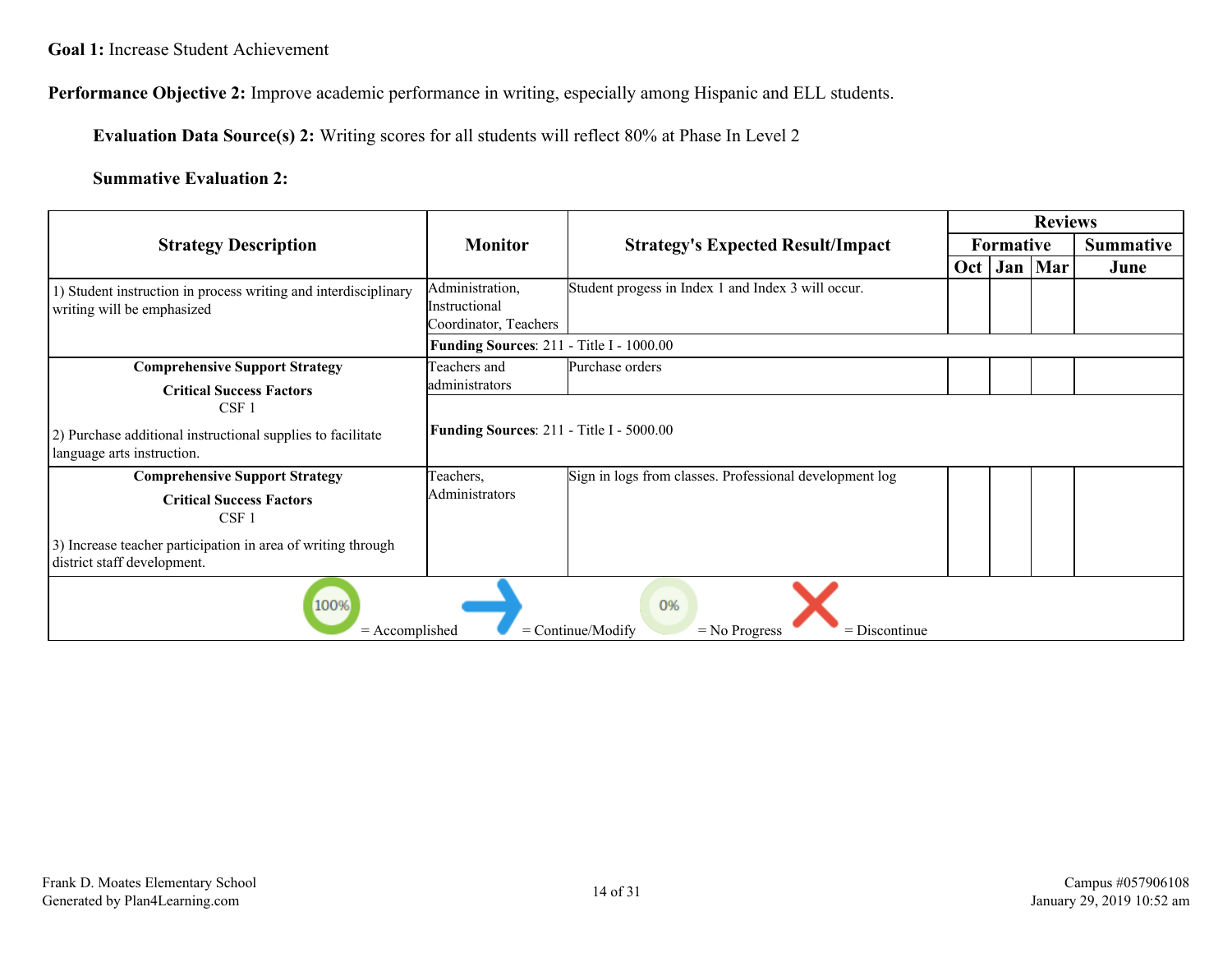**Performance Objective 3:** Improve academic progress for mathematics, especially special education students.

**Evaluation Data Source(s) 3:** Math scores for special education students will reflect 80% passage at Phase In Level 2

|                                                                                                     |                 |                                                                 |     | <b>Reviews</b>   |     |                  |
|-----------------------------------------------------------------------------------------------------|-----------------|-----------------------------------------------------------------|-----|------------------|-----|------------------|
| <b>Strategy Description</b>                                                                         | <b>Monitor</b>  | <b>Strategy's Expected Result/Impact</b>                        |     | <b>Formative</b> |     | <b>Summative</b> |
|                                                                                                     |                 |                                                                 | Oct | Jan              | Mar | June             |
| <b>Comprehensive Support Strategy</b>                                                               | Teachers,       | Purchase order                                                  |     |                  |     |                  |
| <b>Targeted Support Strategy</b>                                                                    | Administration  |                                                                 |     |                  |     |                  |
| <b>Critical Success Factors</b><br>CSF <sub>1</sub>                                                 |                 | Funding Sources: 199 - State Comp Ed - 6000.00                  |     |                  |     |                  |
| 1) Provide additional supplies to differentiate math instruction.                                   |                 |                                                                 |     |                  |     |                  |
| <b>Comprehensive Support Strategy</b>                                                               | Administration, | Special education logs, increased grades, increased STAAR       |     |                  |     |                  |
| <b>Targeted Support Strategy</b>                                                                    | teachers        | scores.                                                         |     |                  |     |                  |
| <b>Critical Success Factors</b><br>CSF <sub>1</sub>                                                 |                 |                                                                 |     |                  |     |                  |
| 2) Implement after school and recess math tutoring for students<br>identified as special education. |                 |                                                                 |     |                  |     |                  |
| 100%<br>$=$ Accomplished                                                                            |                 | 0%<br>$=$ Continue/Modify<br>$=$ Discontinue<br>$=$ No Progress |     |                  |     |                  |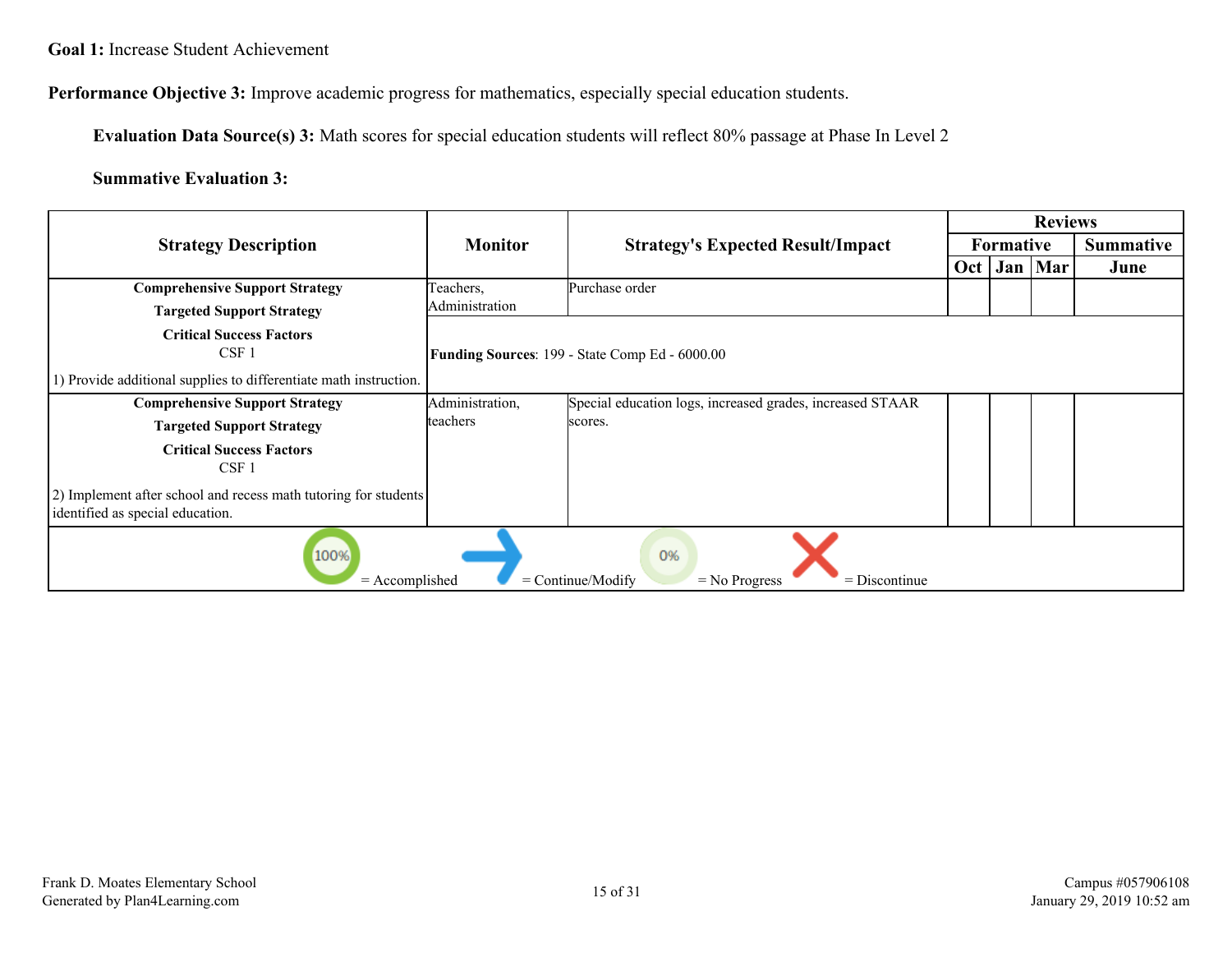**Performance Objective 4:** Students will demonstrate proficiency in Reading and Language Arts

**Evaluation Data Source(s) 4:** Reading scores will reflect 80% passage at Phase In Level 2

|                                                                                                     |                                                 |                                                         | <b>Reviews</b> |                  |     |                  |
|-----------------------------------------------------------------------------------------------------|-------------------------------------------------|---------------------------------------------------------|----------------|------------------|-----|------------------|
| <b>Strategy Description</b>                                                                         | <b>Monitor</b>                                  | <b>Strategy's Expected Result/Impact</b>                |                | <b>Formative</b> |     | <b>Summative</b> |
|                                                                                                     |                                                 |                                                         | Oct            | Jan              | Mar | June             |
| 1) Literacy materials will be obtained to differentiate<br>instruction in reading and language arts | Administration and<br>teaching staff            | Purchase orders from materials                          |                |                  |     |                  |
|                                                                                                     | Funding Sources: 211 - Title I - 0.00           |                                                         |                |                  |     |                  |
| <b>Critical Success Factors</b><br>CSF <sub>1</sub>                                                 | Librarian,<br>Administration                    | <b>Accelerated Reader reports</b>                       |                |                  |     |                  |
| 2) Use reward system in order to increase Accelerated Reader<br>usage.                              | <b>Funding Sources: 211 - Title I - 1000.00</b> |                                                         |                |                  |     |                  |
| <b>Comprehensive Support Strategy</b>                                                               | Administration,                                 | Tutoring logs, increased grades, increased STAAR scores |                |                  |     |                  |
| <b>Targeted Support Strategy</b>                                                                    | lteachers                                       |                                                         |                |                  |     |                  |
| <b>Critical Success Factors</b><br>$CSF$ 1                                                          |                                                 |                                                         |                |                  |     |                  |
| 3) Implement tutoring for identified students.                                                      |                                                 |                                                         |                |                  |     |                  |
| 100%<br>0%<br>$=$ Continue/Modify<br>$=$ Accomplished<br>$=$ Discontinue<br>$=$ No Progress         |                                                 |                                                         |                |                  |     |                  |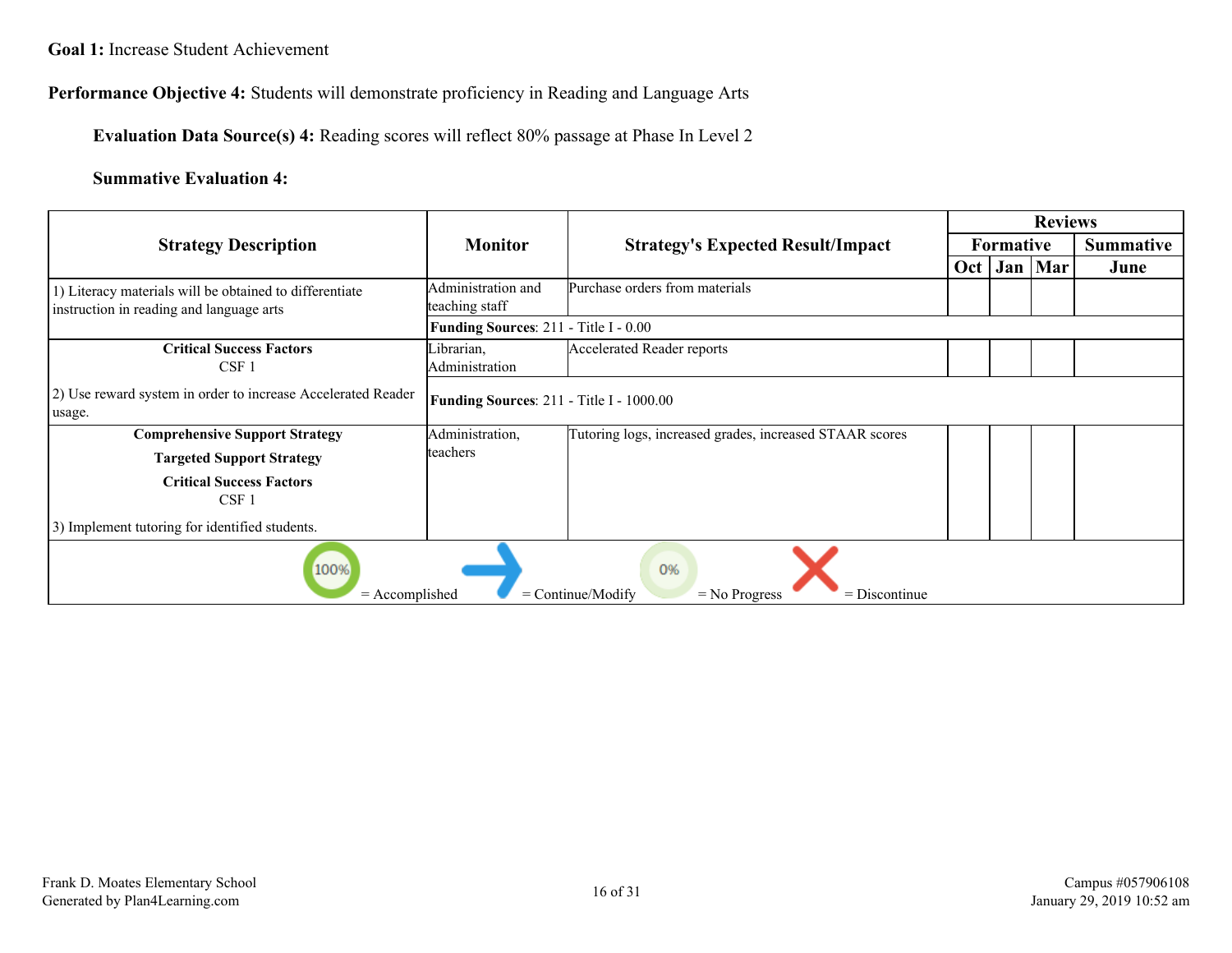# <span id="page-16-0"></span>**Goal 2: Improve the quality of instruction**

**Performance Objective 1:** Provide targeted grade level staff development on reading, ELL, and mathematics instruction.

**Evaluation Data Source(s) 1:** All members of the Moates teaching staff will receive staff development in reading and math areas.

|                                                                                               |                |                                                                 | <b>Reviews</b>   |           |           |                  |
|-----------------------------------------------------------------------------------------------|----------------|-----------------------------------------------------------------|------------------|-----------|-----------|------------------|
| <b>Strategy Description</b>                                                                   | <b>Monitor</b> | <b>Strategy's Expected Result/Impact</b>                        |                  | Formative |           | <b>Summative</b> |
|                                                                                               |                |                                                                 | Oct <sub>1</sub> |           | Jan   Mar | June             |
| <b>Critical Success Factors</b><br>CSF 7<br>1) Conduct in house staff development sessions by | Administration | Sign in sheets of completed training                            |                  |           |           |                  |
| Administration, Instructional Coordinator and teachers                                        |                |                                                                 |                  |           |           |                  |
| <b>Critical Success Factors</b><br>CSF 7                                                      | Administration | Copies of certificates                                          |                  |           |           |                  |
| 2) Provide opportunities for outside staff development for<br>teaching staff                  |                |                                                                 |                  |           |           |                  |
| 100%<br>$=$ Accomplished                                                                      |                | 0%<br>$=$ Continue/Modify<br>$=$ Discontinue<br>$=$ No Progress |                  |           |           |                  |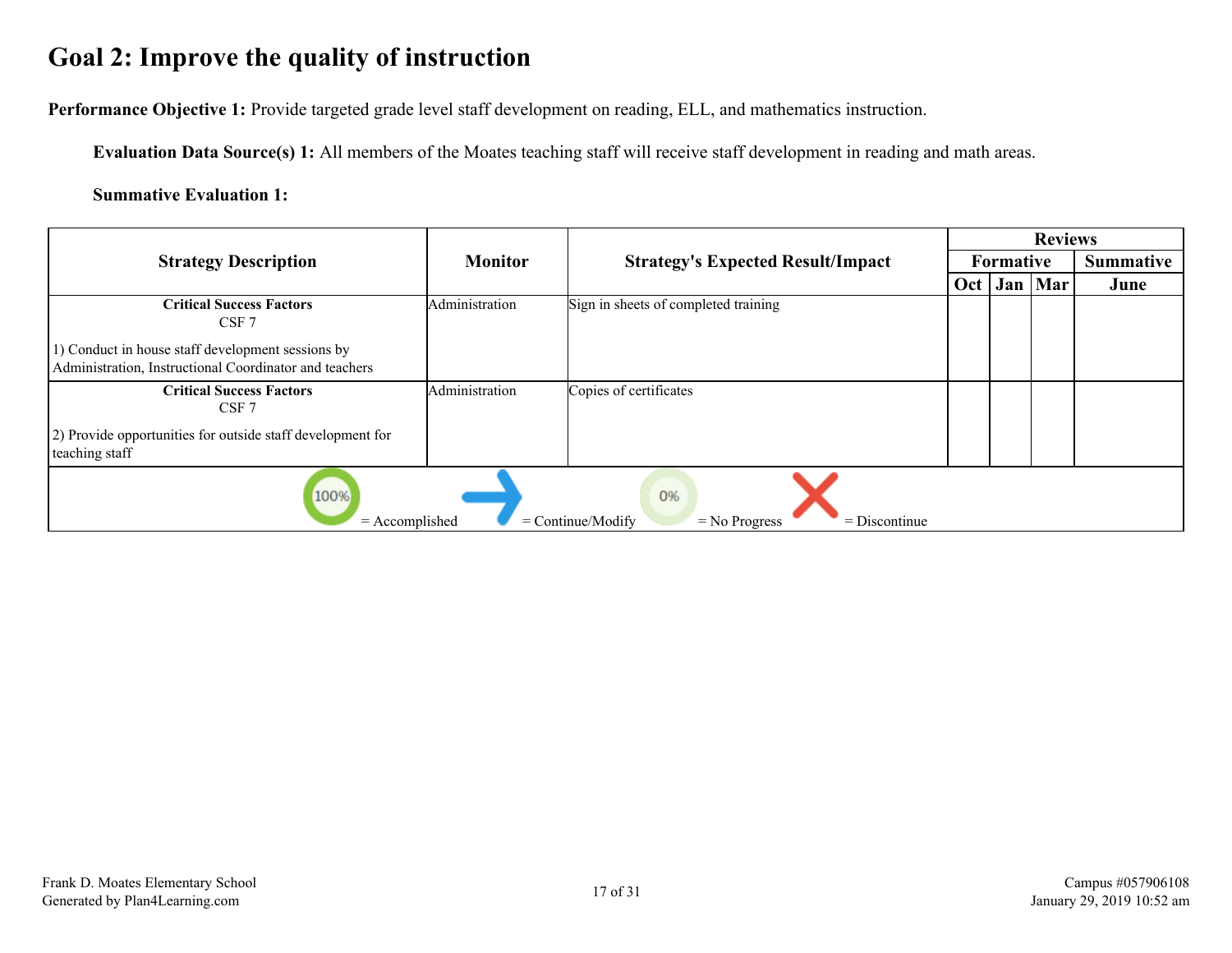**Goal 2:** Improve the quality of instruction

**Performance Objective 2:** Provide intensive tutorials on TEKS that students fail to master.

**Evaluation Data Source(s) 2:** Identified students will receive tutorials.

|                                                                                                                                                                            |                 |                                                                 |     |                  | <b>Reviews</b> |                  |
|----------------------------------------------------------------------------------------------------------------------------------------------------------------------------|-----------------|-----------------------------------------------------------------|-----|------------------|----------------|------------------|
| <b>Strategy Description</b>                                                                                                                                                | <b>Monitor</b>  | <b>Strategy's Expected Result/Impact</b>                        |     | <b>Formative</b> |                | <b>Summative</b> |
|                                                                                                                                                                            |                 |                                                                 | Oct |                  | Jan   Mar      | June             |
| <b>Comprehensive Support Strategy</b>                                                                                                                                      | Administration, | Tutorial logs, documents from data meetings                     |     |                  |                |                  |
| <b>Critical Success Factors</b><br>CSF 1 CSF 2 CSF 4<br>1) Upon data disaggregation, students will be placed in<br>targeted tutorial groups in order to master objectives. | teachers        |                                                                 |     |                  |                |                  |
| 100%<br>$=$ Accomplished                                                                                                                                                   |                 | 0%<br>$=$ Continue/Modify<br>$=$ No Progress<br>$=$ Discontinue |     |                  |                |                  |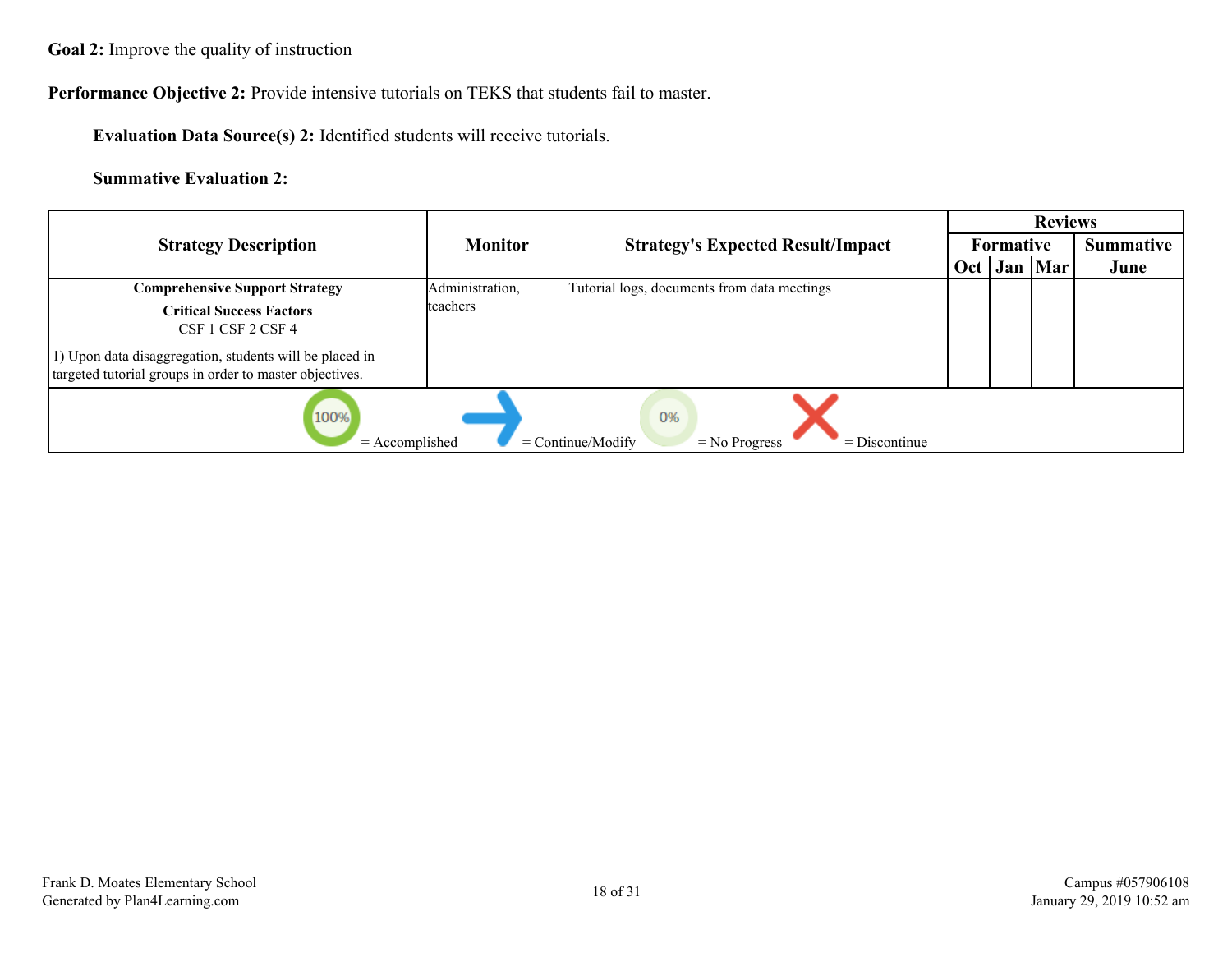# <span id="page-18-0"></span>**Goal 3: Create a technology-enriched school district that transforms the delivery of instruction and prepares students for the competitive workplace.**

**Performance Objective 1:** Increase the effective use of Promethean Interactive Whiteboards and Boxlights throughout the building.

**Evaluation Data Source(s) 1:**

|                                                                                                                   |                                          |                                                                 |     |                  | <b>Reviews</b> |                  |
|-------------------------------------------------------------------------------------------------------------------|------------------------------------------|-----------------------------------------------------------------|-----|------------------|----------------|------------------|
| <b>Strategy Description</b>                                                                                       | <b>Monitor</b>                           | <b>Strategy's Expected Result/Impact</b>                        |     | <b>Formative</b> |                | <b>Summative</b> |
|                                                                                                                   |                                          |                                                                 | Oct | Jan              | Mar            | June             |
| <b>Critical Success Factors</b>                                                                                   | Administration,                          | Sign in logs from trainings                                     |     |                  |                |                  |
| CSF 1 CSF 7                                                                                                       | <i>Instructional</i>                     |                                                                 |     |                  |                |                  |
| 1) Provide multiple training opportunities for staff to increase<br>knowledge of effective Promethean techniques. | Coordinator                              |                                                                 |     |                  |                |                  |
| 2) Replace and repair instructional technology equipment as                                                       | Administration                           |                                                                 |     |                  |                |                  |
| needed to increase effective use.                                                                                 | Funding Sources: 211 - Title I - 4000.00 |                                                                 |     |                  |                |                  |
| 100%<br>$=$ Accomplished                                                                                          |                                          | 0%<br>$=$ Continue/Modify<br>$=$ No Progress<br>$=$ Discontinue |     |                  |                |                  |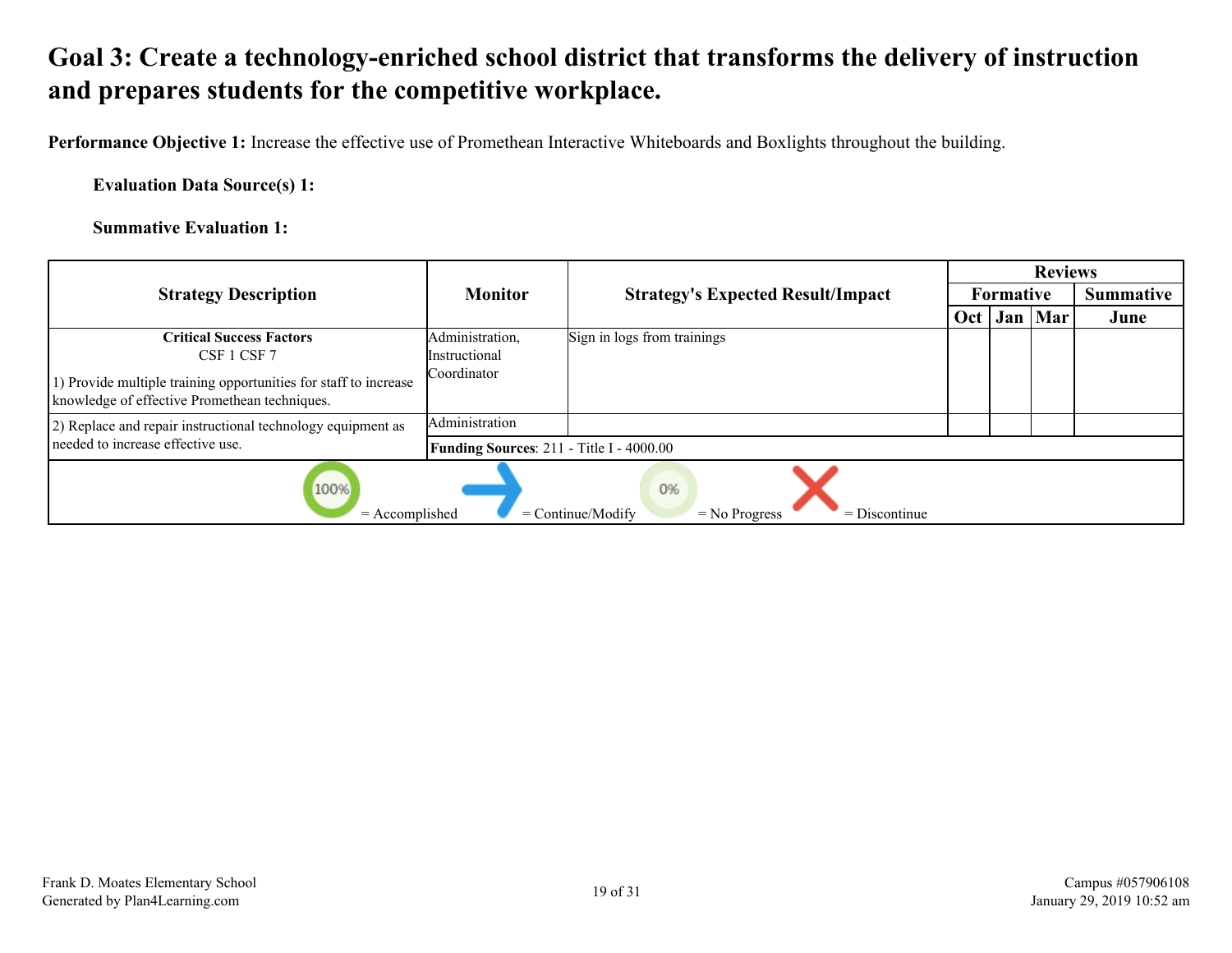Goal 3: Create a technology-enriched school district that transforms the delivery of instruction and prepares students for the competitive workplace.

**Performance Objective 2:** Obtain and integrate additional technology for campus use by teachers and administrators for monitoring of district initiatives.

#### **Evaluation Data Source(s) 2:**

|                                                                                             |                                                  |                                          |     |           |           |                  |  |  | <b>Reviews</b> |  |
|---------------------------------------------------------------------------------------------|--------------------------------------------------|------------------------------------------|-----|-----------|-----------|------------------|--|--|----------------|--|
| <b>Strategy Description</b>                                                                 | <b>Monitor</b>                                   | <b>Strategy's Expected Result/Impact</b> |     | Formative |           | <b>Summative</b> |  |  |                |  |
|                                                                                             |                                                  |                                          | Oct |           | Jan   Mar | June             |  |  |                |  |
| 1) Procure document cameras and promethean boards for the                                   | Administration                                   | Purchase orders for document cameras     |     |           |           |                  |  |  |                |  |
| classroom teachers                                                                          | Funding Sources: 211 - Title I - 0.00            |                                          |     |           |           |                  |  |  |                |  |
| <b>Critical Success Factors</b><br>CSF 1 CSF 2                                              | Administration                                   | Purchase order for technology            |     |           |           |                  |  |  |                |  |
| 2) Procure computer tablets for systematic monitoring of<br>instruction by administration   | Funding Sources: 211 - Title I - 8000.00         |                                          |     |           |           |                  |  |  |                |  |
| <b>Critical Success Factors</b><br>CSF <sub>1</sub>                                         | Librian, administration Purchase orders          |                                          |     |           |           |                  |  |  |                |  |
| 3) Procure headphone units to use with various software<br>programs                         | Funding Sources: 211 - Title I - 500.00          |                                          |     |           |           |                  |  |  |                |  |
| <b>Critical Success Factors</b><br>CSF <sub>2</sub>                                         | Administration                                   | Purchase orders for Chromebooks          |     |           |           |                  |  |  |                |  |
| 4) Procure 50 additional Chromebooks and 2 carts for use in<br>classrooms.                  | <b>Funding Sources: 211 - Title I - 31000.00</b> |                                          |     |           |           |                  |  |  |                |  |
| <b>Critical Success Factors</b>                                                             | Administration                                   | Purchase orders                          |     |           |           |                  |  |  |                |  |
| CSF 2 CSF 3<br>5) Purchase additional printers for use by teaching staff                    | Funding Sources: 211 - Title I - 2000.00         |                                          |     |           |           |                  |  |  |                |  |
| <b>Critical Success Factors</b><br>CSF <sub>1</sub>                                         | Administation                                    | Purchase order for necessary equipment   |     |           |           |                  |  |  |                |  |
| 6) Obtain necessary ancillary equipment to help integrate<br>technology                     | Funding Sources: 211 - Title I - 250.00          |                                          |     |           |           |                  |  |  |                |  |
| 100%<br>0%<br>$=$ Accomplished<br>$=$ Continue/Modify<br>$=$ No Progress<br>$=$ Discontinue |                                                  |                                          |     |           |           |                  |  |  |                |  |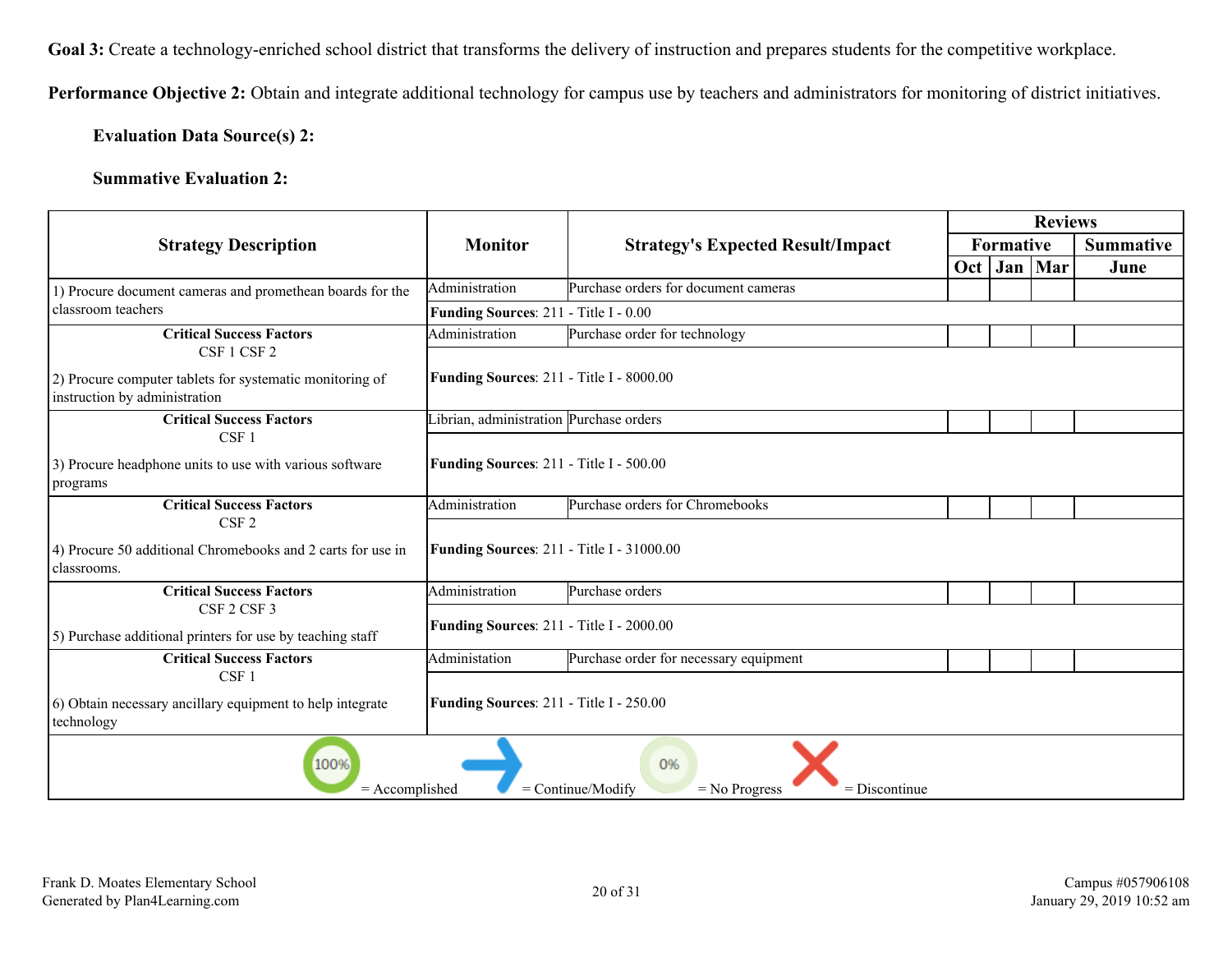Goal 3: Create a technology-enriched school district that transforms the delivery of instruction and prepares students for the competitive workplace.

**Performance Objective 3:** Increase the effective use of instructional technology products such as Eduphoria, Think Through Math, PENDA, Imagine Learning, Active Inspire, and other technology products on campus

**Evaluation Data Source(s) 3:**

|                                                                                             |                                                 |                                                          |     |           | <b>Reviews</b> |                  |
|---------------------------------------------------------------------------------------------|-------------------------------------------------|----------------------------------------------------------|-----|-----------|----------------|------------------|
| <b>Strategy Description</b>                                                                 | <b>Monitor</b>                                  | <b>Strategy's Expected Result/Impact</b>                 |     | Formative |                | <b>Summative</b> |
|                                                                                             |                                                 |                                                          | Oct | Jan       | Mar            | June             |
| <b>Critical Success Factors</b><br>CSF 7                                                    | Administration                                  | Eduphoria logs and surveys                               |     |           |                |                  |
| 1) Provide workshop training to increase technology software<br>effectiveness               |                                                 |                                                          |     |           |                |                  |
| <b>Comprehensive Support Strategy</b>                                                       | Administration                                  |                                                          |     |           |                |                  |
| 2) Purchase Stemscopes software to augment the teaching of<br>science                       | <b>Funding Sources: 211 - Title I - 2070.00</b> |                                                          |     |           |                |                  |
| 3) Purchase Reading A-Z software and RAZ - Kids software                                    | Administration                                  | Logs                                                     |     |           |                |                  |
|                                                                                             | Funding Sources: 211 - Title I - 1799.45        |                                                          |     |           |                |                  |
| <b>Critical Success Factors</b><br>CSF 1                                                    | Administration                                  | Increase in Math Scores in grades utilizing the software |     |           |                |                  |
| 4) Purchase Imagine Math (formerly Think Through Math)                                      |                                                 |                                                          |     |           |                |                  |
| 100%<br>0%<br>$=$ Continue/Modify<br>$=$ Discontinue<br>$=$ Accomplished<br>$=$ No Progress |                                                 |                                                          |     |           |                |                  |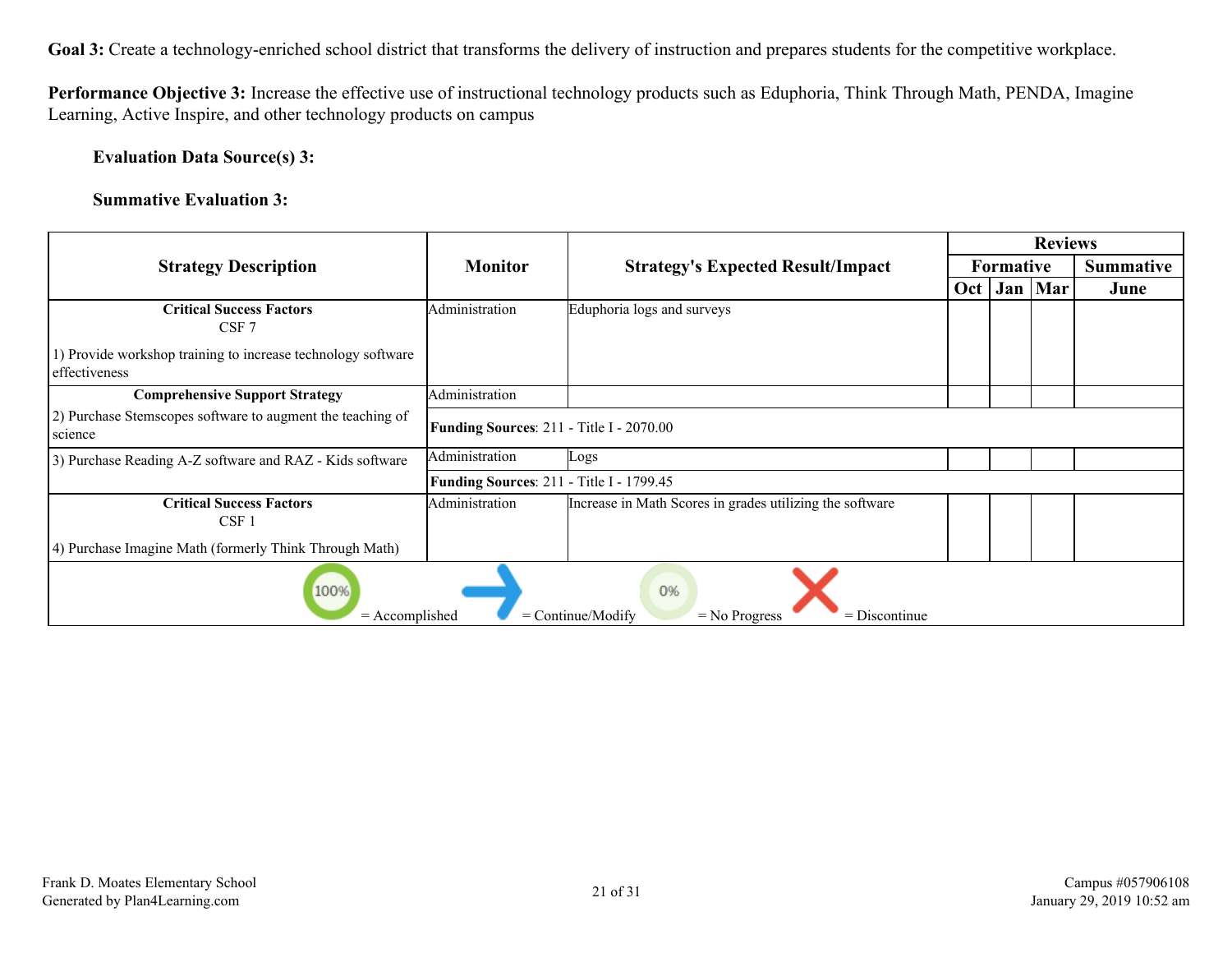# <span id="page-21-0"></span>**Goal 4: Improve communication, implementation and monitoring of district initiatives**

**Performance Objective 1:** Increase use of School Messenger

**Evaluation Data Source(s) 1:** Information from PEIMS clerk

|                                                                                                                                                        |                |                                                                             |  |           | <b>Reviews</b>   |      |  |
|--------------------------------------------------------------------------------------------------------------------------------------------------------|----------------|-----------------------------------------------------------------------------|--|-----------|------------------|------|--|
| <b>Strategy Description</b>                                                                                                                            | <b>Monitor</b> | <b>Strategy's Expected Result/Impact</b>                                    |  | Formative | <b>Summative</b> |      |  |
|                                                                                                                                                        |                |                                                                             |  |           | Jan   Mar        | June |  |
| <b>Critical Success Factors</b><br>CSF 5 CSF 6<br>1) Use School Messenger to enhance school initiatives and<br>increase attendance at school functions | Administration | Anecdotal evidence from PEIMS representative, parents and<br>administrators |  |           |                  |      |  |
| 100%<br>0%<br>$=$ Accomplished<br>$=$ Continue/Modify<br>$=$ Discontinue<br>$=$ No Progress                                                            |                |                                                                             |  |           |                  |      |  |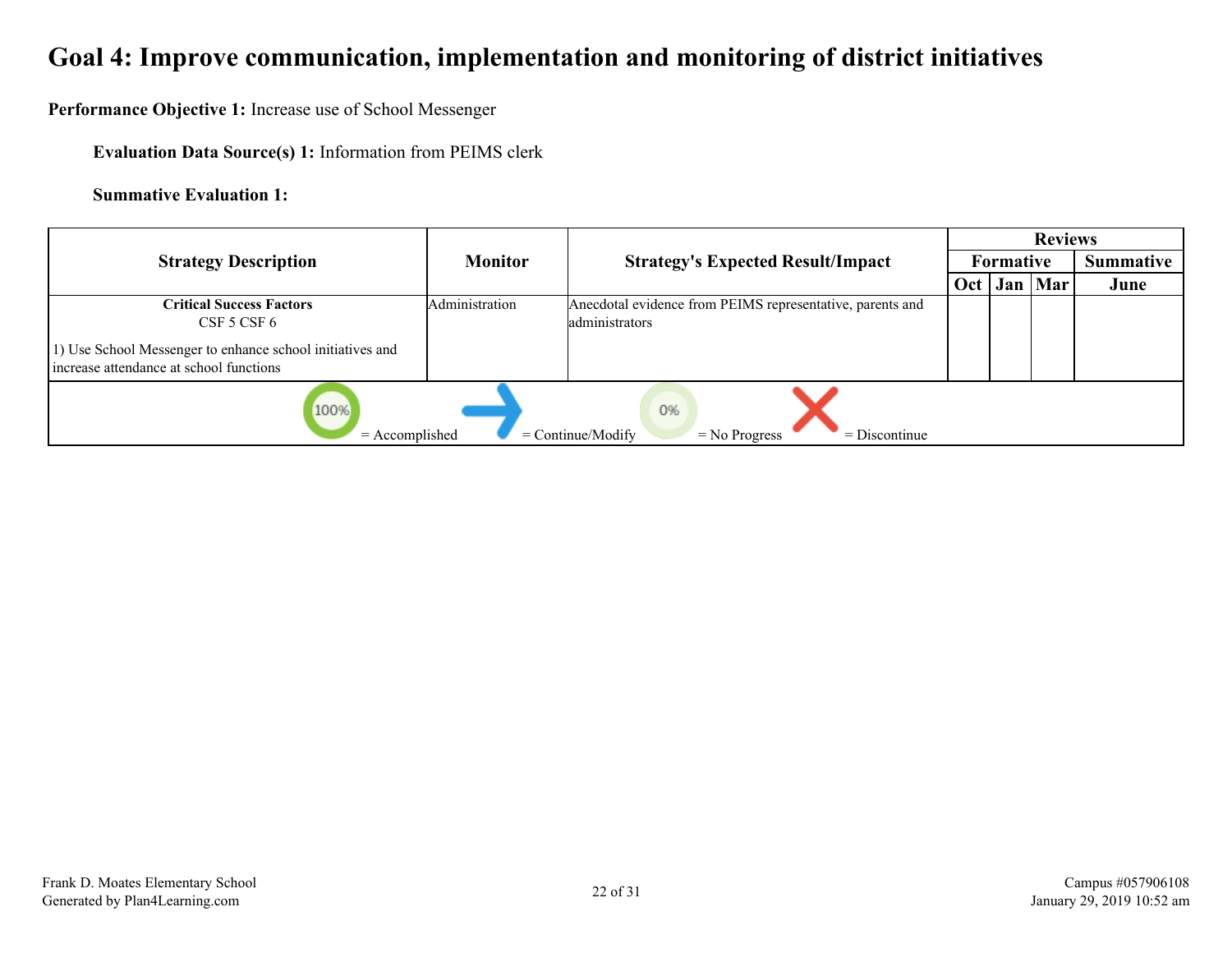**Goal 4:** Improve communication, implementation and monitoring of district initiatives

### **Performance Objective 2:** Increase school website use by parents

### **Evaluation Data Source(s) 2:** Information from District Webmaster

|                                                                                             |                        |                                                             | <b>Reviews</b> |           |                  |      |  |  |
|---------------------------------------------------------------------------------------------|------------------------|-------------------------------------------------------------|----------------|-----------|------------------|------|--|--|
| <b>Strategy Description</b>                                                                 | <b>Monitor</b>         | <b>Strategy's Expected Result/Impact</b>                    |                | Formative | <b>Summative</b> |      |  |  |
|                                                                                             |                        |                                                             | Oct            |           | Jan   Mar        | June |  |  |
| <b>Critical Success Factors</b>                                                             | Administration         | Visual inspections and documentation                        |                |           |                  |      |  |  |
| $CSF$ 5 $CSF$ 6                                                                             |                        |                                                             |                |           |                  |      |  |  |
| (b) Ensure classroom websites are functional and active                                     |                        |                                                             |                |           |                  |      |  |  |
| <b>Critical Success Factors</b>                                                             |                        | District administration, Increased visits to campus website |                |           |                  |      |  |  |
| CSF 5 CSF 6                                                                                 | campus administration, |                                                             |                |           |                  |      |  |  |
| (2) Increase parental awareness of school website as a resource.                            | teachers               |                                                             |                |           |                  |      |  |  |
| 100%<br>0%<br>$=$ Accomplished<br>$=$ Continue/Modify<br>$=$ No Progress<br>$=$ Discontinue |                        |                                                             |                |           |                  |      |  |  |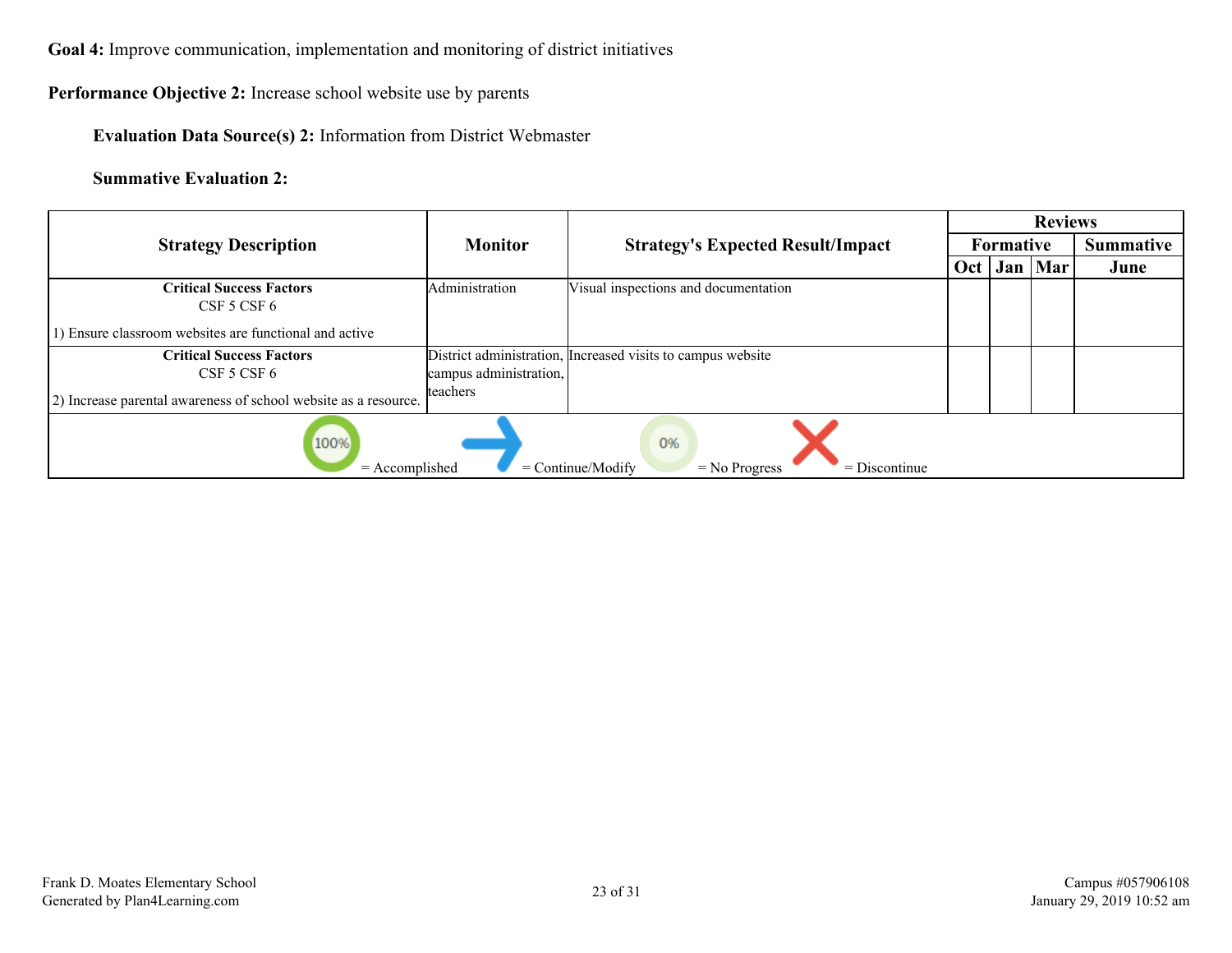# <span id="page-23-0"></span>**Goal 5: Ensure intentional transformational engagement of all DeSoto ISD employees**

**Performance Objective 1:** Ensure intentional transformational engagement of all Frank Moates employees

**Evaluation Data Source(s) 1:**

|                                                                                             |                |                                          |  |           | <b>Reviews</b>   |      |  |
|---------------------------------------------------------------------------------------------|----------------|------------------------------------------|--|-----------|------------------|------|--|
| <b>Strategy Description</b>                                                                 | <b>Monitor</b> | <b>Strategy's Expected Result/Impact</b> |  | Formative | <b>Summative</b> |      |  |
|                                                                                             |                |                                          |  |           | Jan   Mar        | June |  |
| <b>Critical Success Factors</b><br>CSF 1 CSF 7                                              | Administration | Completion logs, Appraisal records       |  |           |                  |      |  |
| 1) Ensure 100% of staff participates in district sponsored staff<br>development activities. |                |                                          |  |           |                  |      |  |
| 100%<br>0%<br>$=$ Accomplished<br>$=$ Continue/Modify<br>$=$ Discontinue<br>$=$ No Progress |                |                                          |  |           |                  |      |  |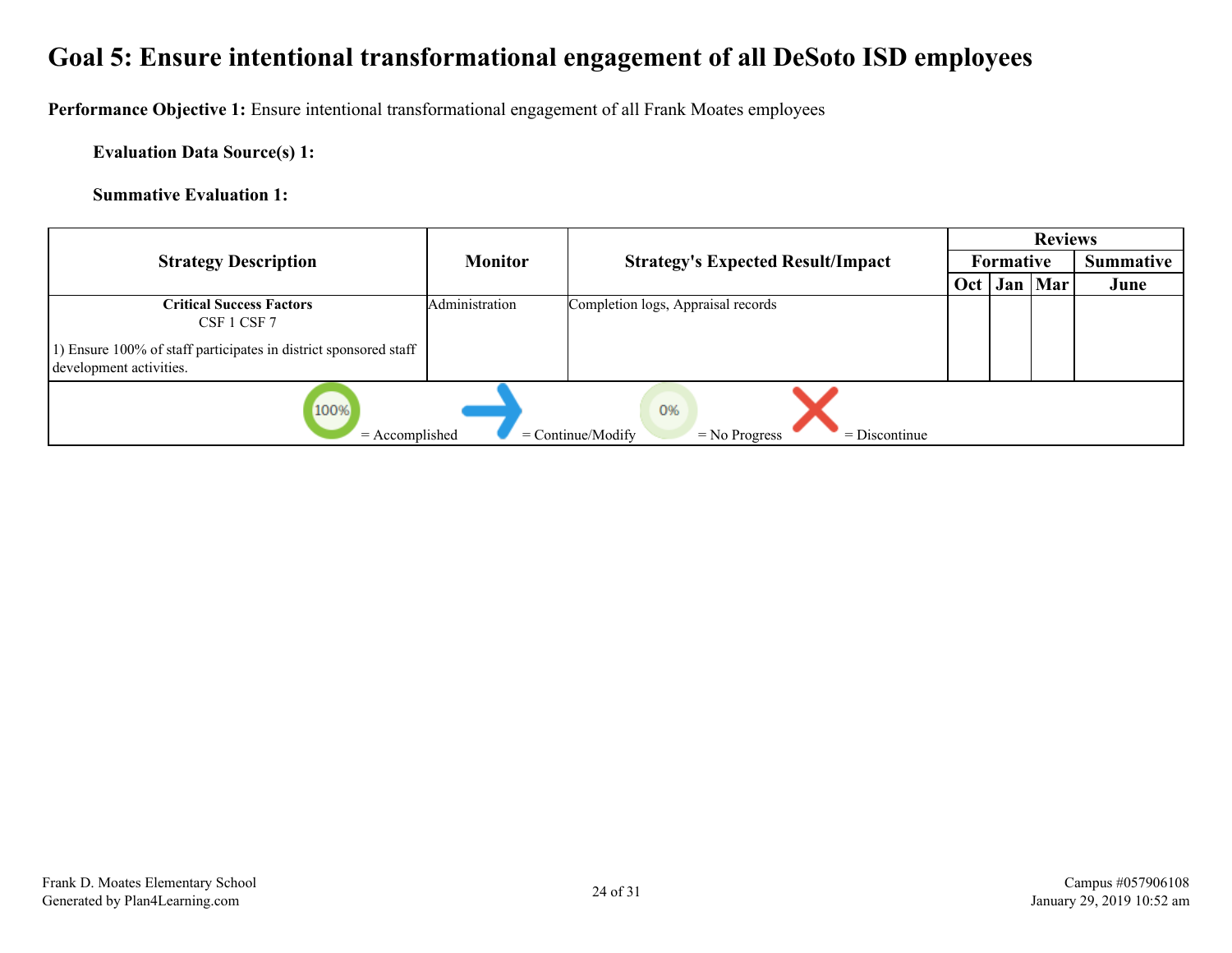### **Goal 5:** Ensure intentional transformational engagement of all DeSoto ISD employees

### **Performance Objective 2:** Develop instructional leaders within the campus through active skill developement

### **Evaluation Data Source(s) 2:**

|                                                                                                                       |                |                                                                           |     |           | <b>Reviews</b>   |      |
|-----------------------------------------------------------------------------------------------------------------------|----------------|---------------------------------------------------------------------------|-----|-----------|------------------|------|
| <b>Strategy Description</b>                                                                                           | <b>Monitor</b> | <b>Strategy's Expected Result/Impact</b>                                  |     | Formative | <b>Summative</b> |      |
|                                                                                                                       |                |                                                                           | Oct |           | Jan   Mar        | June |
| (b) Increase promotion and awareness of campus and district<br>initiatives to develop instructional leadership skills | Administration | Eduphoria, completed staff development logs, completed<br>college courses |     |           |                  |      |
| <b>Critical Success Factors</b><br>CSF 1 CSF 6 CSF 7                                                                  | Administration | Completed staff development logs                                          |     |           |                  |      |
| 2) Encourage the transformation of employees through<br>university training and higher education opportunities.       |                |                                                                           |     |           |                  |      |
| 100%<br>0%<br>$=$ Continue/Modify<br>$=$ Accomplished<br>$=$ No Progress<br>$=$ Discontinue                           |                |                                                                           |     |           |                  |      |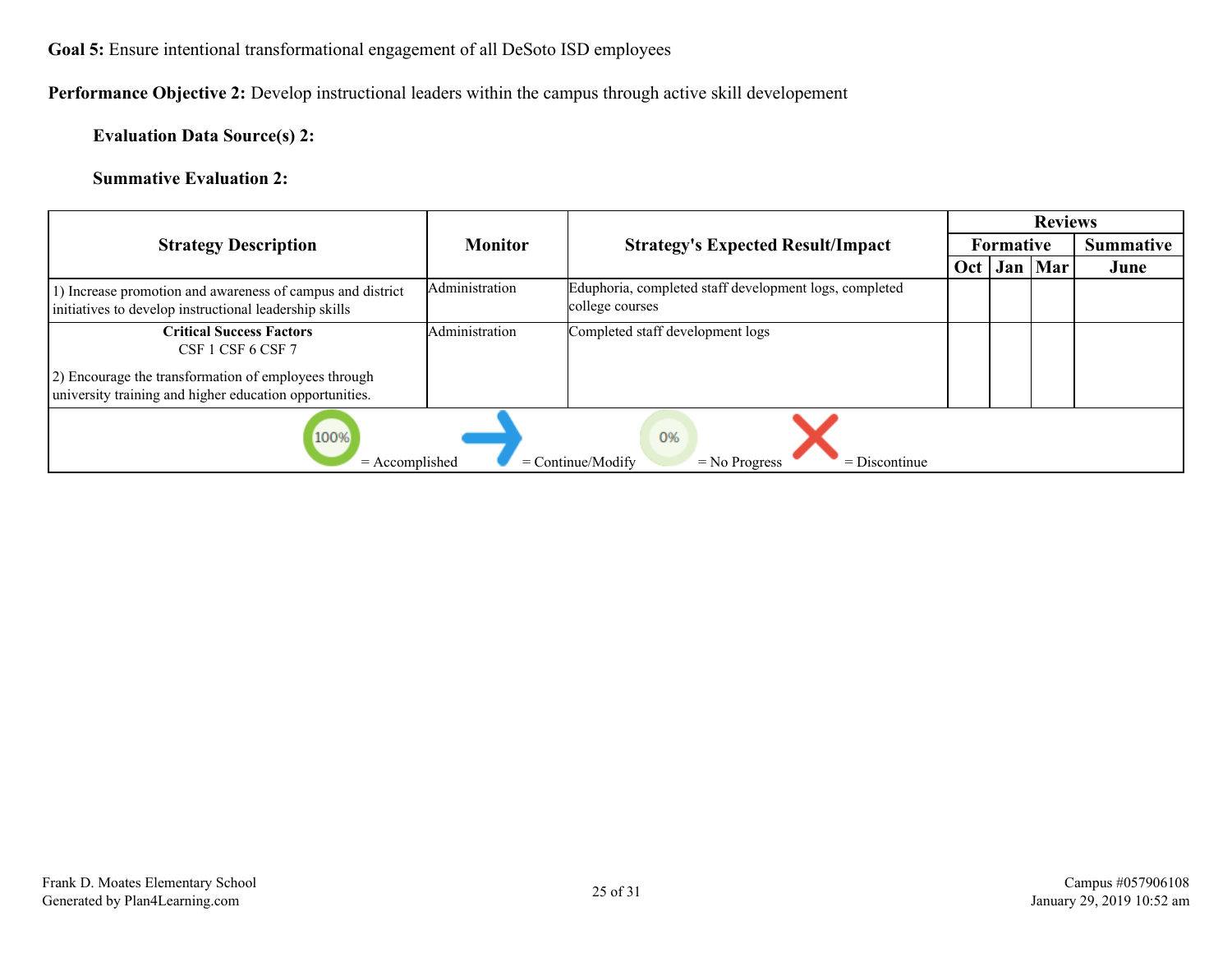# <span id="page-25-0"></span>**Goal 6: Maintain a positive, orderly and safe learning climate**

**Performance Objective 1:** Improve classroom management through use of Positive Behavior Initiatives and Supports (PBIS)

**Evaluation Data Source(s) 1:**

|                                                                                             |                                             |                                                 |     |                  | <b>Reviews</b> |                  |  |
|---------------------------------------------------------------------------------------------|---------------------------------------------|-------------------------------------------------|-----|------------------|----------------|------------------|--|
| <b>Strategy Description</b>                                                                 | <b>Monitor</b>                              | <b>Strategy's Expected Result/Impact</b>        |     | <b>Formative</b> |                | <b>Summative</b> |  |
|                                                                                             |                                             |                                                 | Oct | Jan              | Mar            | June             |  |
| Increase knowledge of effective classroom management<br>techniques through PBIS             | Administration, PBIS<br>committee, Teachers | PBIS committee agendas, faculty meeting agendas |     |                  |                |                  |  |
| 2) Students will be trained for implementation of PBIS model<br>in grades K-5               | Administration,<br>teachers                 | Completion of training                          |     |                  |                |                  |  |
| 100%<br>0%<br>$=$ Accomplished<br>$=$ Continue/Modify<br>$=$ Discontinue<br>$=$ No Progress |                                             |                                                 |     |                  |                |                  |  |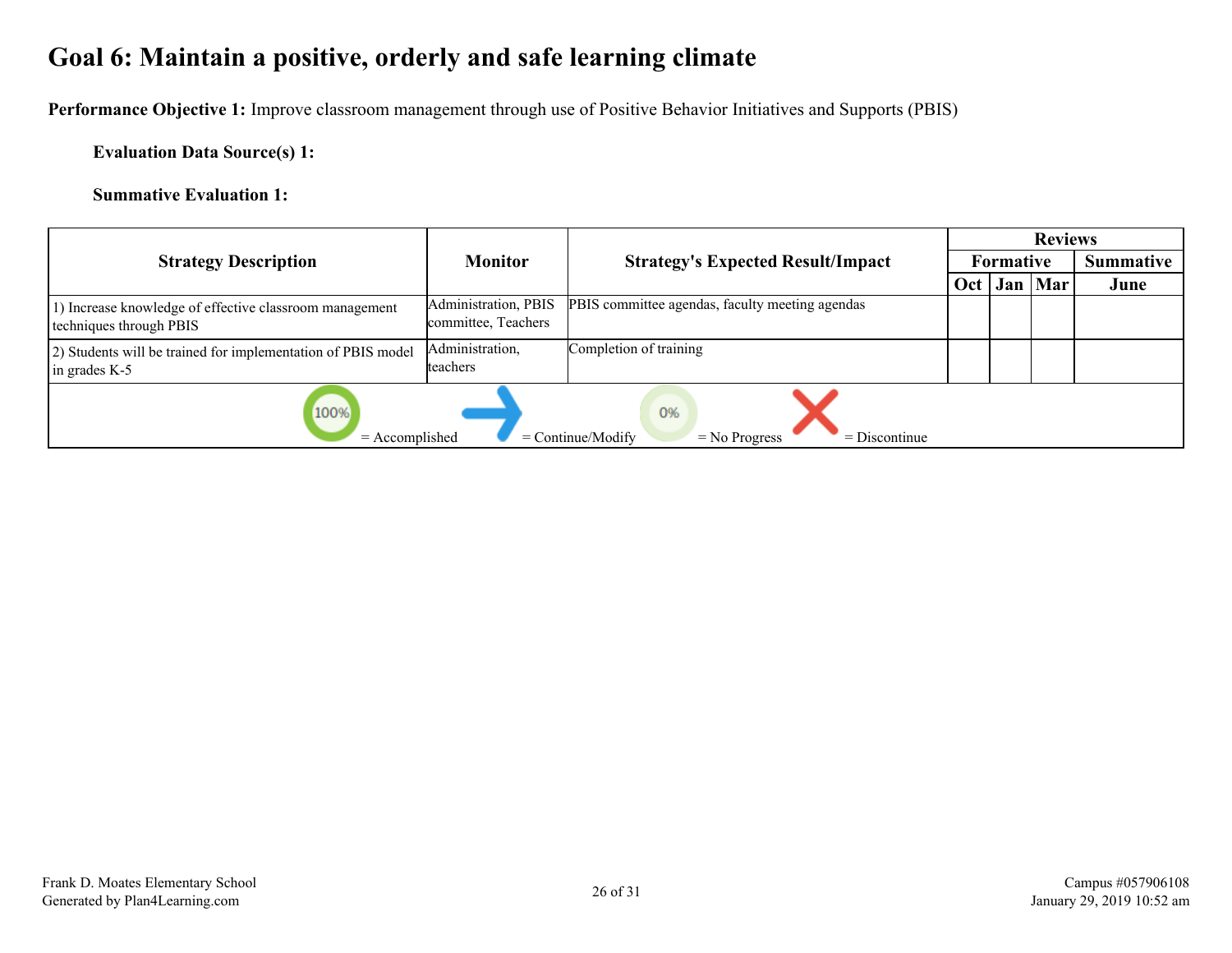**Goal 6:** Maintain a positive, orderly and safe learning climate

**Performance Objective 2:** Reduce classroom discipline referrals by 10%

**Evaluation Data Source(s) 2:**

|                                                                 |                |                                                                 | <b>Reviews</b>   |  |           |                  |  |
|-----------------------------------------------------------------|----------------|-----------------------------------------------------------------|------------------|--|-----------|------------------|--|
| <b>Strategy Description</b>                                     | <b>Monitor</b> | <b>Strategy's Expected Result/Impact</b>                        | <b>Formative</b> |  |           | <b>Summative</b> |  |
|                                                                 |                |                                                                 | Oct              |  | Jan   Mar | June             |  |
| 1) Monitor discipline records to assess progress on discipline. | Administration | Discipline logs                                                 |                  |  |           |                  |  |
| 100%<br>$=$ Accomplished                                        |                | 0%<br>$=$ No Progress<br>$=$ Discontinue<br>$=$ Continue/Modify |                  |  |           |                  |  |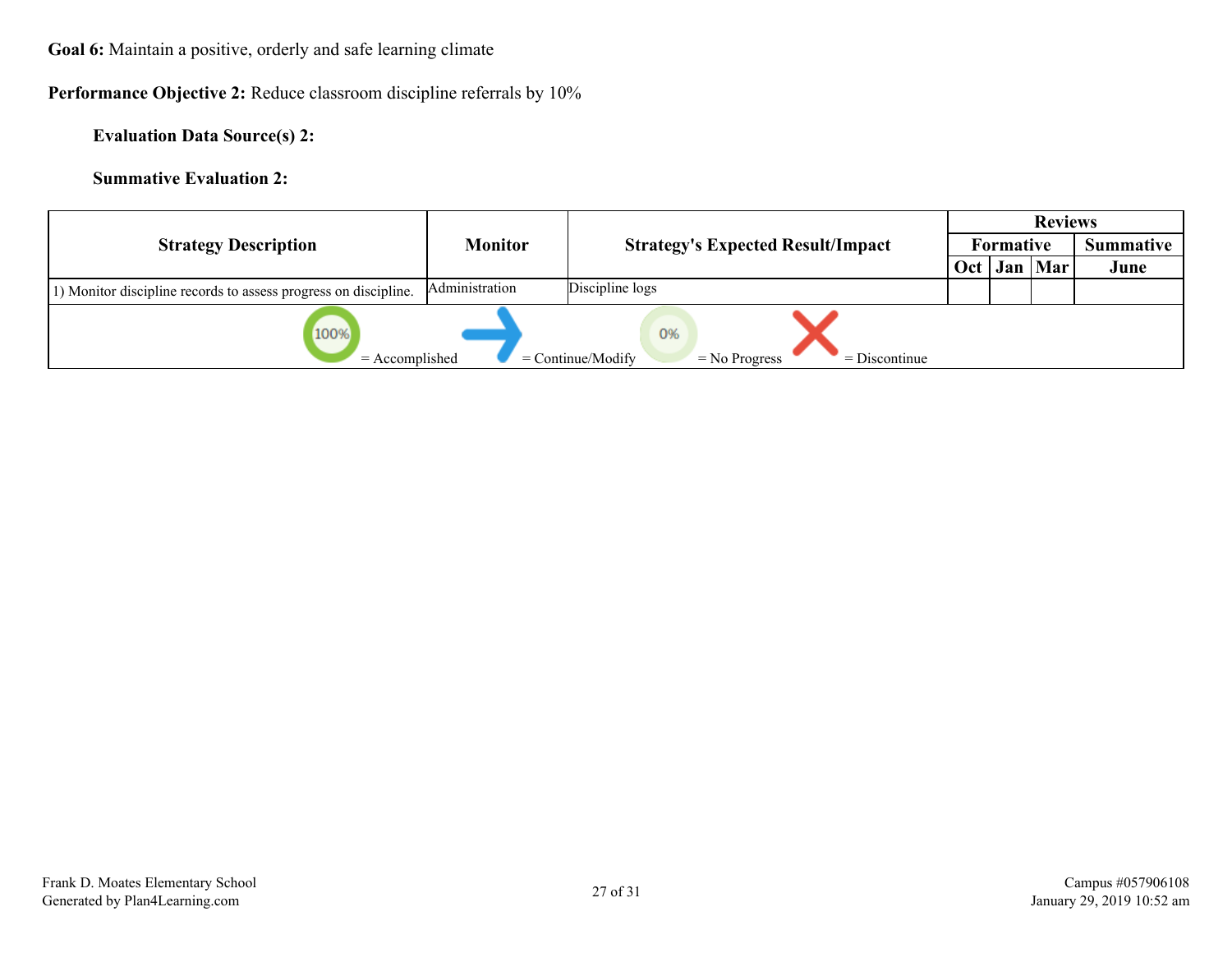**Goal 6:** Maintain a positive, orderly and safe learning climate

**Performance Objective 3:** Consistently notify parents of student progress

**Evaluation Data Source(s) 3:**

|                                                                                             |                |                                                 |  |           | <b>Reviews</b>   |      |  |
|---------------------------------------------------------------------------------------------|----------------|-------------------------------------------------|--|-----------|------------------|------|--|
| <b>Strategy Description</b>                                                                 | <b>Monitor</b> | <b>Strategy's Expected Result/Impact</b><br>Oct |  | Formative | <b>Summative</b> |      |  |
|                                                                                             |                |                                                 |  |           | Jan   Mar        | June |  |
| <b>Critical Success Factors</b><br>$CSF$ 5 $CSF$ 6                                          | Administration | 100% implementation of Classroom Dojo           |  |           |                  |      |  |
| 1) Utililize Classroom Dojo in all classes to notify parents of<br>student progress         |                |                                                 |  |           |                  |      |  |
| 100%<br>0%<br>$=$ Accomplished<br>$=$ Continue/Modify<br>$=$ Discontinue<br>$=$ No Progress |                |                                                 |  |           |                  |      |  |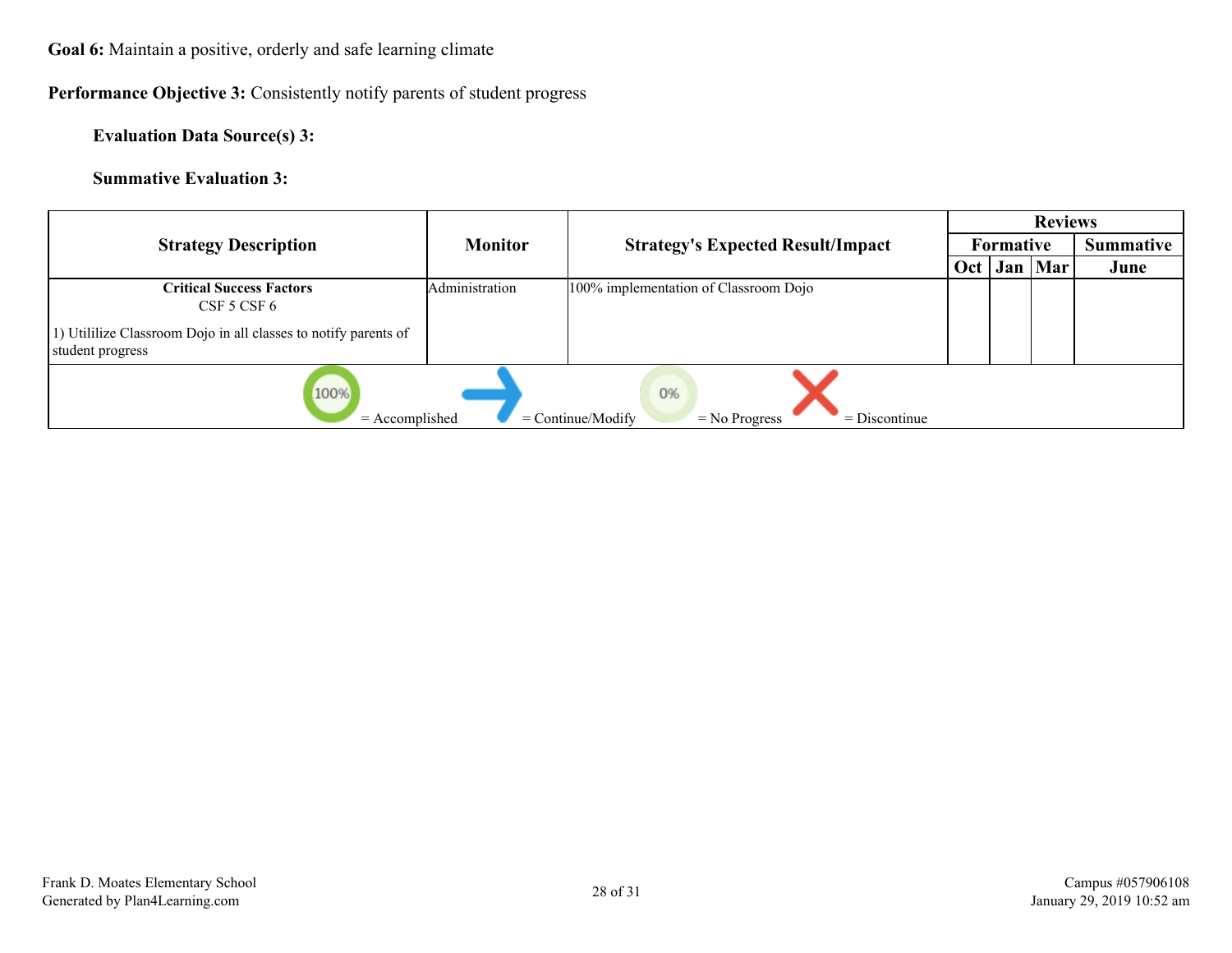# <span id="page-28-0"></span>**Goal 7: Build partnership with parents, community, local colleges and universities**

**Performance Objective 1:** Increase number of community volunteers within the school.

**Evaluation Data Source(s) 1:**

|                                                                                             |                |                                                 |  |           | <b>Reviews</b> |                  |  |
|---------------------------------------------------------------------------------------------|----------------|-------------------------------------------------|--|-----------|----------------|------------------|--|
| <b>Strategy Description</b>                                                                 | <b>Monitor</b> | <b>Strategy's Expected Result/Impact</b><br>Oct |  | Formative |                | <b>Summative</b> |  |
|                                                                                             |                |                                                 |  |           | Jan   Mar      | June             |  |
| 1) Provide school facilities for after school clubs such as the<br>Good News Club           | Administration | Direct observation                              |  |           |                |                  |  |
| [2] Campus representatives will present at the DeSoto Family<br>Academy.                    | Counselor      | Participation log                               |  |           |                |                  |  |
| 100%<br>0%<br>$=$ Continue/Modify<br>$=$ Discontinue<br>$=$ Accomplished<br>$=$ No Progress |                |                                                 |  |           |                |                  |  |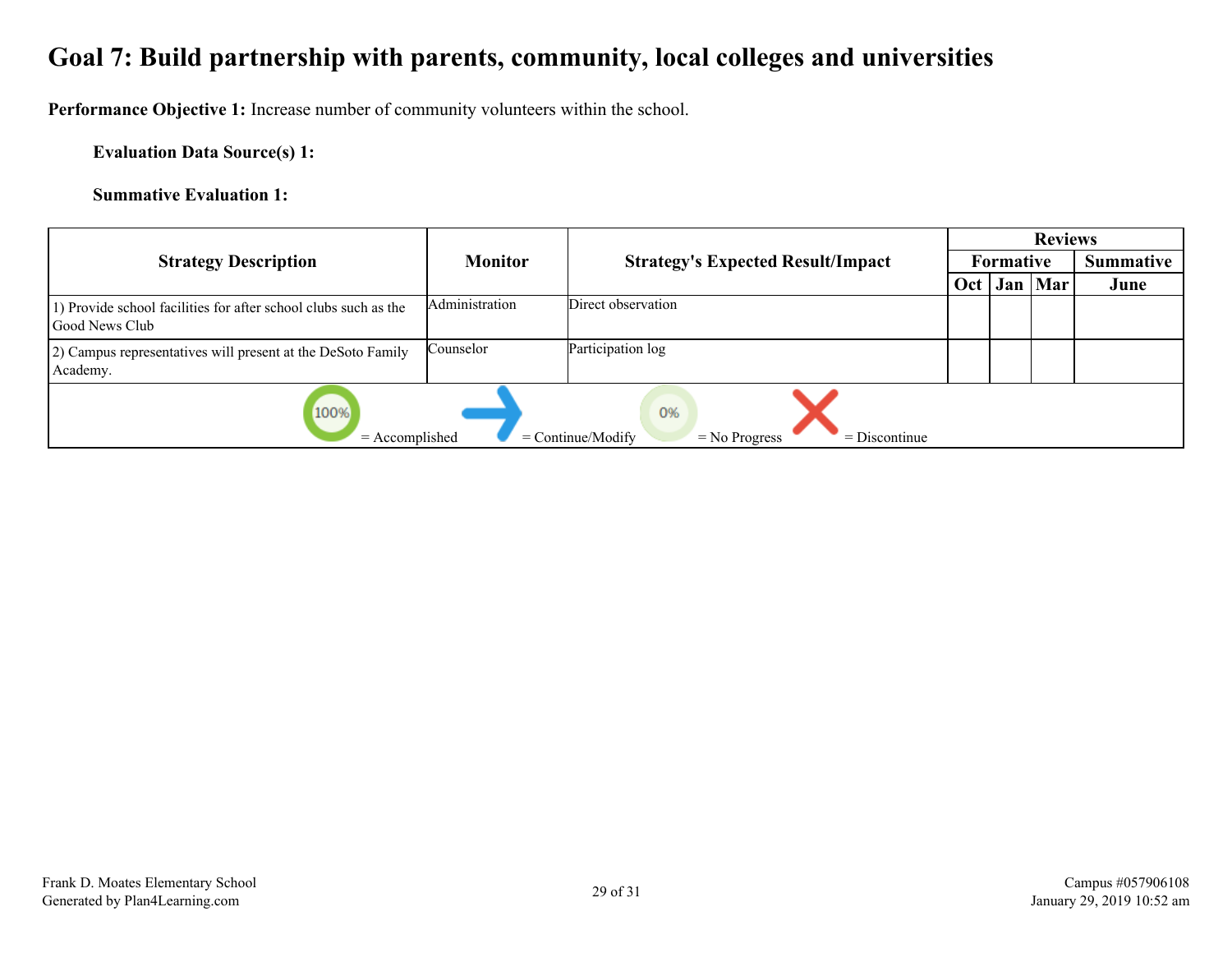# <span id="page-29-0"></span>**Goal 8: Improve financial status of district**

**Performance Objective 1:** Increase awareness of energy conservation efforts.

**Evaluation Data Source(s) 1:**

**Summative Evaluation 1:**

**Goal 8:** Improve financial status of district

**Performance Objective 2:** Increase staff and student attendance

**Evaluation Data Source(s) 2:**

|                                                                                             |                                            |                                          |     |                  | <b>Reviews</b> |                  |  |
|---------------------------------------------------------------------------------------------|--------------------------------------------|------------------------------------------|-----|------------------|----------------|------------------|--|
| <b>Strategy Description</b>                                                                 | <b>Monitor</b>                             | <b>Strategy's Expected Result/Impact</b> |     | <b>Formative</b> |                | <b>Summative</b> |  |
|                                                                                             |                                            |                                          | Oct |                  | Jan   Mar      | June             |  |
| <b>Critical Success Factors</b>                                                             | Administration                             | Notification of staff                    |     |                  |                |                  |  |
| CSF <sub>4</sub>                                                                            | <b>Funding Sources: 199 - Local - 0.00</b> |                                          |     |                  |                |                  |  |
| 1) Notify staff of attendance rates every nine weeks                                        |                                            |                                          |     |                  |                |                  |  |
| 100%<br>0%<br>$=$ Continue/Modify<br>$=$ Accomplished<br>$=$ Discontinue<br>$=$ No Progress |                                            |                                          |     |                  |                |                  |  |